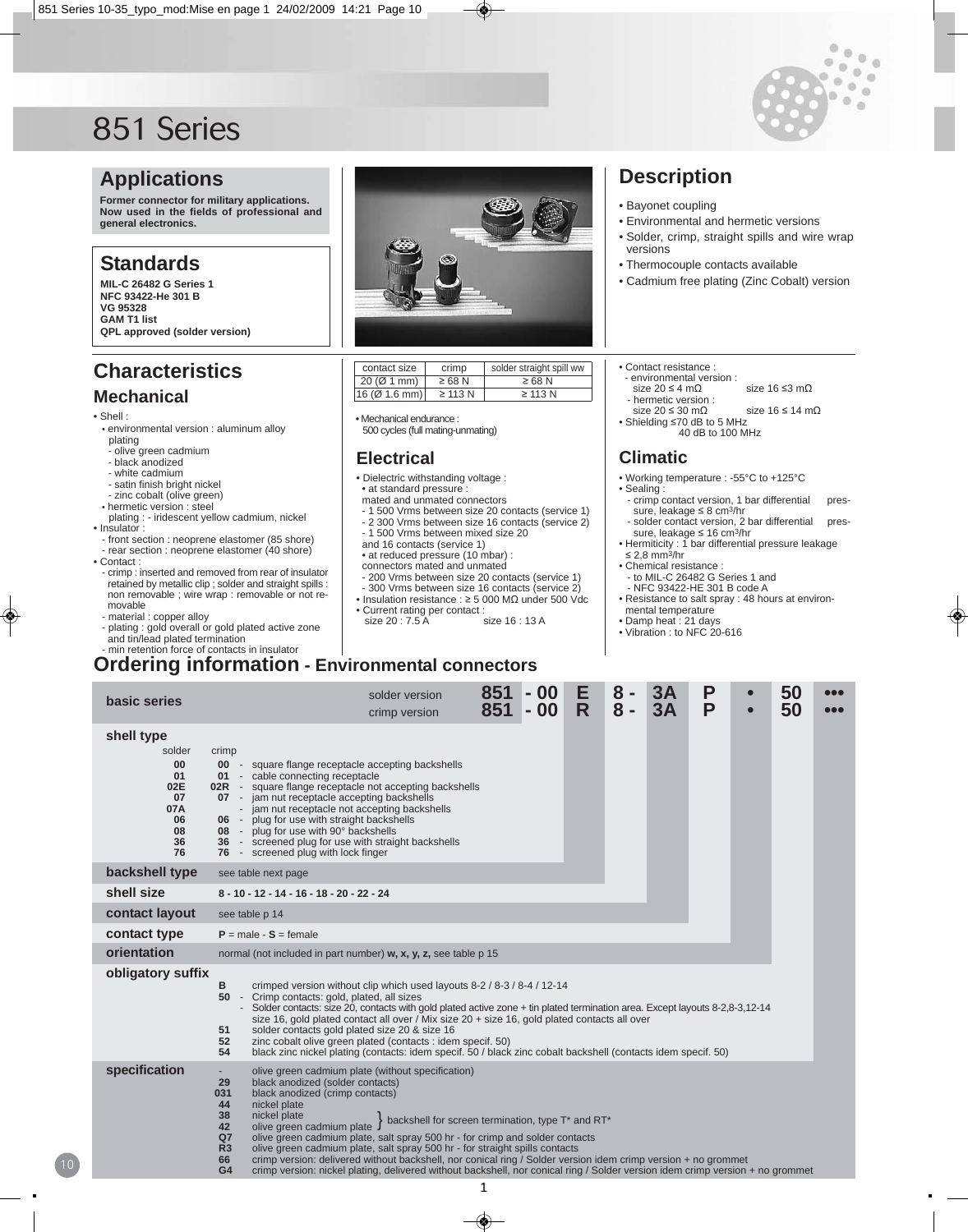

11

# **Backshell type**

| solder         | crimp        | shells                                                                                                      |                |                          |                          | solder version |                          |                          |                          | crimp version  |           |                          |                          |                          |                          |           |  |  |
|----------------|--------------|-------------------------------------------------------------------------------------------------------------|----------------|--------------------------|--------------------------|----------------|--------------------------|--------------------------|--------------------------|----------------|-----------|--------------------------|--------------------------|--------------------------|--------------------------|-----------|--|--|
|                |              | backshell                                                                                                   | 0 <sup>0</sup> | 01                       | 07                       | 06             | 08                       | 36                       | 76                       | 00             | 01        | 07                       | 06                       | 08                       | 36                       | 76        |  |  |
| Е              | $\mathsf{R}$ | backnut                                                                                                     |                | $\bullet$                |                          | $\bullet$      |                          |                          | ÷.                       |                | $\bullet$ |                          | $\bullet$                |                          |                          |           |  |  |
| <b>EC</b>      | <b>RC</b>    | straight cable clamp                                                                                        | ٠              | ٠                        | $\bullet$                | $\bullet$      | $\overline{\phantom{a}}$ | ÷                        | ÷.                       | $\bullet$      | $\bullet$ |                          | $\bullet$                | ۰                        | $\overline{\phantom{a}}$ |           |  |  |
| EC             | <b>RC</b>    | 90° cable clamp                                                                                             |                | $\sim$                   |                          | ÷.             | $\bullet$                |                          | $\sim$                   | $\overline{a}$ | $\sim$    |                          | $\overline{a}$           | $\bullet$                | ÷.                       |           |  |  |
| <b>AC</b>      |              | straight cable clamp without grommet                                                                        | ٠              | ٠                        | $\bullet$                | $\bullet$      | $\blacksquare$           | ٠                        | $\blacksquare$           | $\overline{a}$ | $\sim$    |                          | $\overline{\phantom{a}}$ | $\overline{\phantom{a}}$ | $\overline{\phantom{a}}$ |           |  |  |
| P              | <b>RP</b>    | straight backshell for potting                                                                              | ٠              | ٠                        | $\bullet$                | $\bullet$      | $\overline{\phantom{a}}$ |                          | $\overline{\phantom{a}}$ | ٠              | $\bullet$ | ٠                        | $\bullet$                | ۰                        | $\overline{\phantom{a}}$ |           |  |  |
| А              | <b>RA</b>    | straight adapter                                                                                            | ٠              | ٠                        |                          | $\bullet$      | $\sim$                   | $\bullet$                | $\sim$                   | $\bullet$      | $\bullet$ |                          | $\bullet$                |                          | $\bullet$                |           |  |  |
| т              | <b>RT</b>    | straight backshell for heatshrink sleeving                                                                  | ٠              | ٠                        | $\bullet$                | $\bullet$      | $\blacksquare$           | ٠                        | $\sim$                   | $\bullet$      | $\bullet$ |                          | $\bullet$                |                          | $\overline{\phantom{a}}$ |           |  |  |
| M              | <b>RM</b>    | straight removable backshell for heatshrink sleeving                                                        | ٠              | ٠                        |                          | $\bullet$      |                          |                          | $\sim$                   | $\bullet$      | $\bullet$ |                          | $\bullet$                |                          | $\overline{\phantom{a}}$ |           |  |  |
| $\mathbf{r}^*$ | *RT          | straight removable backshell for screen termination<br>and heatshrink sleeving (for specifications 38 & 42) | ٠              | ٠                        | $\bullet$                | ÷              | $\overline{\phantom{a}}$ | $\bullet$                | $\sim$                   |                | $\bullet$ |                          | $\blacksquare$           |                          | $\bullet$                |           |  |  |
| G              | <b>RG</b>    | straight removable backshell for screen termination<br>and heatshrink sleeving                              |                | ٠                        | $\bullet$                | ٠              | $\blacksquare$           | ٠                        | $\sim$                   |                | $\bullet$ |                          | $\blacksquare$           | $\overline{\phantom{a}}$ | $\bullet$                |           |  |  |
| J              |              | straight backshell with sealing gland                                                                       | ٠              | ٠                        | $\sim$                   | $\bullet$      | $\overline{\phantom{a}}$ | $\overline{\phantom{a}}$ | $\blacksquare$           | ٠              | $\sim$    |                          | $\blacksquare$           | $\overline{\phantom{a}}$ | $\overline{\phantom{a}}$ |           |  |  |
| <b>JC</b>      |              | straight backshell with sealing gland and cable clamp                                                       | ٠              | ٠                        |                          | $\bullet$      |                          |                          | $\overline{\phantom{a}}$ | $\equiv$       | ÷         |                          | ٠                        | ٠                        | ÷                        |           |  |  |
| U              | <b>RU</b>    | short backshell for screen termination<br>and heatshrink sleeving                                           | -              | $\overline{\phantom{a}}$ | $\overline{\phantom{a}}$ | ٠              | $\overline{\phantom{a}}$ | ٠                        | $\bullet$                | $\overline{a}$ | ۰.        | ٠                        | $\blacksquare$           | $\overline{\phantom{a}}$ | ÷                        | $\bullet$ |  |  |
| z              | <b>RZ</b>    | straight adapter for electrical pitch access                                                                | ۰              | ۰                        | ۰                        | ٠              |                          |                          | ٠                        | ٠              | ٠.        | $\overline{\phantom{a}}$ | ٠                        | -                        | -                        |           |  |  |

## **Hermetic connectors**

| basic series      |                                                                                                              | 851 - 02H | 8 | $-3A$ | P | $\bullet$ | 50 | 68 |
|-------------------|--------------------------------------------------------------------------------------------------------------|-----------|---|-------|---|-----------|----|----|
| shell type        | - square flange receptable<br>02H<br><b>07H</b> - jam nut receptable<br><b>IH</b> - solder fixing receptable |           |   |       |   |           |    |    |
| shell size        | 8 - 10 - 12 - 14 - 16 - 18 - 20 - 22 - 24                                                                    |           |   |       |   |           |    |    |
| contact layout    | see table p 14                                                                                               |           |   |       |   |           |    |    |
| contact type      | $P =$ male only                                                                                              |           |   |       |   |           |    |    |
| orientation       | normal (not included in part number) w, x, y, z, see table p 15                                              |           |   |       |   |           |    |    |
| obligatory suffix | gold plating for size 20 and size 16 contacts<br>50<br>$\sim$                                                |           |   |       |   |           |    |    |
| specification     | - 02H and 07H, yellow cadmium plating. IH, nickel (without specification)<br>44 - 02H and 07H, nickel        |           |   |       |   |           |    |    |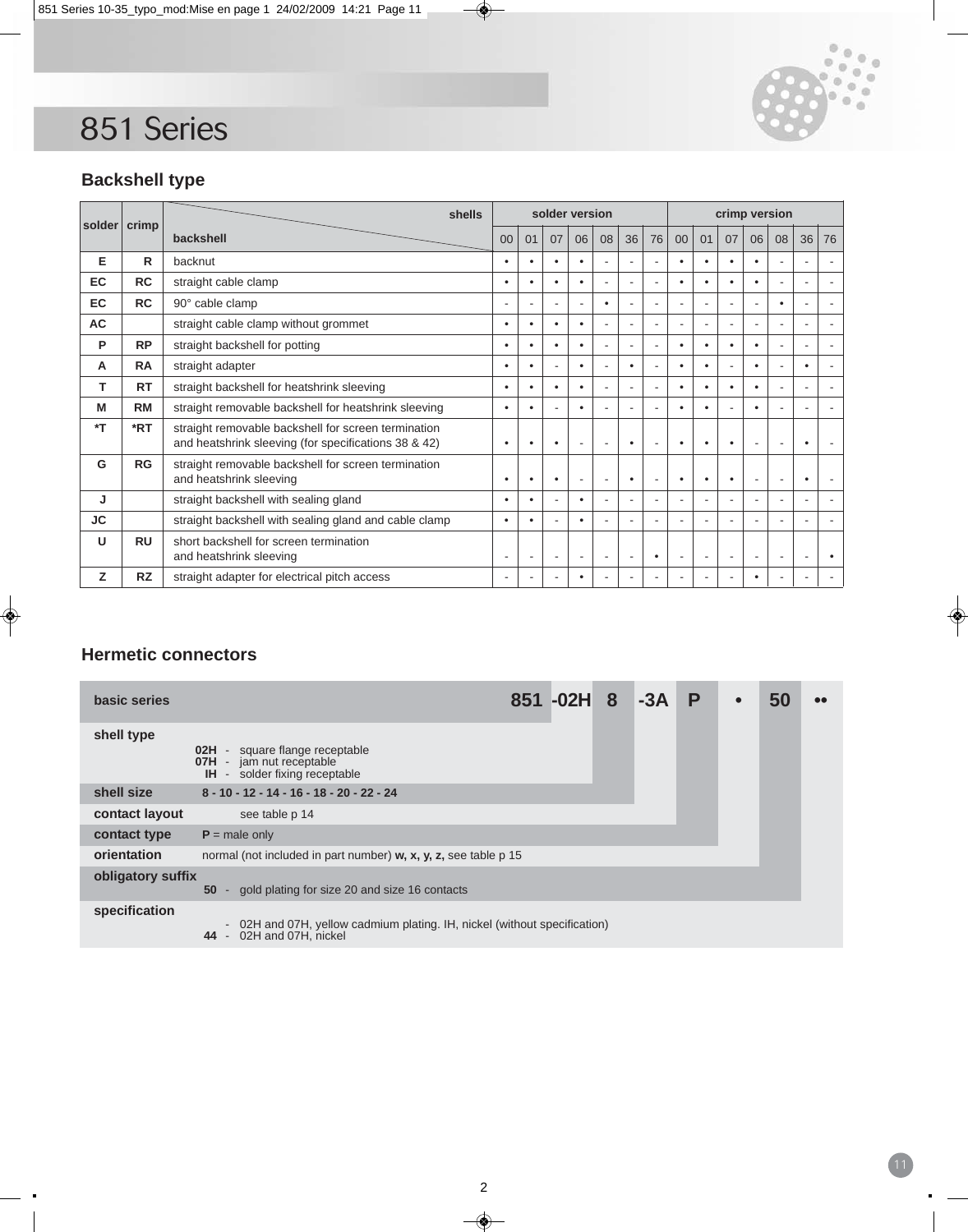



### **Straight spills and wire wrap connectors**

| basic series                                                                                                                                                                                                                                                                                                                                                                                                                                                                                                       |           |                                                                                                                          |                                                                                                                                                                   | 851 - 02E 8 |  |  |  |  |  | 16 |
|--------------------------------------------------------------------------------------------------------------------------------------------------------------------------------------------------------------------------------------------------------------------------------------------------------------------------------------------------------------------------------------------------------------------------------------------------------------------------------------------------------------------|-----------|--------------------------------------------------------------------------------------------------------------------------|-------------------------------------------------------------------------------------------------------------------------------------------------------------------|-------------|--|--|--|--|--|----|
| shell type                                                                                                                                                                                                                                                                                                                                                                                                                                                                                                         |           | <b>02E</b> - square flange receptable not accepting backshell<br><b>07A</b> - jam nut receptable not accepting backshell |                                                                                                                                                                   |             |  |  |  |  |  |    |
| shell size                                                                                                                                                                                                                                                                                                                                                                                                                                                                                                         |           | 8 - 10 - 12 - 14 - 16 - 18 - 20 - 22 - 24                                                                                |                                                                                                                                                                   |             |  |  |  |  |  |    |
| contact layout                                                                                                                                                                                                                                                                                                                                                                                                                                                                                                     |           | see table p 14                                                                                                           |                                                                                                                                                                   |             |  |  |  |  |  |    |
| contact type                                                                                                                                                                                                                                                                                                                                                                                                                                                                                                       |           | $P = male - S = female$                                                                                                  |                                                                                                                                                                   |             |  |  |  |  |  |    |
| orientation<br>normal (not included in part number) w, x, y, z, see table p 15                                                                                                                                                                                                                                                                                                                                                                                                                                     |           |                                                                                                                          |                                                                                                                                                                   |             |  |  |  |  |  |    |
| <b>obligatory suffix 50</b> - solder contacts: size 20, contacts gold plated active zone + tin plated termination area. Except<br>layouts 8-2,8-3,12-14 / size 16, gold plated contacts all over /<br>Mix size $20 + size 16$ , gold plated contacts all over<br>51 - gold plating for straight spill contacts size 20<br>52 - zinc cobalt olive green plated (contacts : idem specif. 50)<br>54 - black zinc nickel plating (contacts: idem specif. 50) / black zinc cobalt backshell (contacts: idem specif. 50) |           |                                                                                                                          |                                                                                                                                                                   |             |  |  |  |  |  |    |
| obligatory specification                                                                                                                                                                                                                                                                                                                                                                                                                                                                                           |           |                                                                                                                          |                                                                                                                                                                   |             |  |  |  |  |  |    |
| straight spill                                                                                                                                                                                                                                                                                                                                                                                                                                                                                                     | 16<br>45  | olive green cadmium plated body<br>nickel plating                                                                        | - Ø 1 mm contact, Ø 0,6 mm terminal<br>- $\varnothing$ 1,6 mm contact, $\varnothing$ 1 mm terminal<br>- $\varnothing$ 1 mm contact, $\varnothing$ 0,6 mm terminal |             |  |  |  |  |  |    |
| wire wrap                                                                                                                                                                                                                                                                                                                                                                                                                                                                                                          | 34<br>34A | non-bonded contacts, olive green cadmium plated shell<br>bonded contacts, olive green cadmium plated shell               | - $\varnothing$ 1,6 mm contact, $\varnothing$ 1 mm terminal                                                                                                       |             |  |  |  |  |  |    |

# **Cross reference list**

#### **851 version with crimp contacts (olive green cadmium plating) connectors with backshells**

| <b>Souriau</b>                           | <b>NFC 93422</b><br>(HE 301 B)                 | <b>MIL-C 26482 G</b><br>Series I                                   | <b>VG 95328</b>                              |
|------------------------------------------|------------------------------------------------|--------------------------------------------------------------------|----------------------------------------------|
| $85100 R$ $\therefore$ 50                | HE 301 B 00 R<br>1A                            | $*$ MS 3120 E $\dots$ $\dots$                                      | VG95328A                                     |
| $85100 \text{ RC}$ 50                    | HE 301 B 00 RC   1A                            | $*$ MS 3120 F $\ldots$ $\ldots$                                    | VG 95328 B                                   |
| 851 00 RP    50                          | HE 301 B 00 RP   . 1A                          | $*$ MS 3120 P $\ldots$ $\ldots$                                    |                                              |
| $85100 \text{ RG}$ 50                    |                                                |                                                                    | $VG95328 R$                                  |
| 851 00 RA   50                           | HE 301 B 00 RA   1A                            |                                                                    |                                              |
| 851 01 R   50                            | HE 301 B 01 R   1A                             | $*$ MS 3121 E $\ldots$ $\ldots$                                    |                                              |
| $85101$ RC $\ldots$ $\ldots$ 50 $\ldots$ | HE 301 B 01 RC   . 1A<br>HE 301 B 01 RP   . 1A | $*$ MS 3121 F $\ldots$ $\ldots$                                    |                                              |
| 851 01 RP    50<br>851 01 RA   50        | HE 301 B 01 RA   . 1A                          | $*$ MS 3121 P $\ldots$ $\ldots$                                    |                                              |
| $85102R$ 50                              | HE 301 B 02 R<br>1A                            | $*$ MS 3122 E $\ldots$ $\ldots$                                    | $VG95328 C$                                  |
| $85106 R$ 50                             | HE 301 B 06 R<br>1A                            | $*$ MS 3126 E $\ldots$ $\ldots$                                    |                                              |
| 851 06 RC   50                           | HE 301 B 06 RC   1A                            | $*$ MS 3126 F $\ldots$ $\ldots$                                    | VG 95328 K                                   |
| $85106$ RP $\ldots$ $\ldots$ 50 $\ldots$ | HE 301 B 06 RP  . 1A                           | $*$ MS 3126 P $\ldots$ $\ldots$                                    |                                              |
| $85106$ RT $\dots$ $\dots$ 50 $\dots$    |                                                |                                                                    | VG95328J                                     |
| 851 06 RA   50                           | HE 301 B 06 RA $\ldots$ $\ldots$ 1A            |                                                                    |                                              |
| 851 36 RG   50                           |                                                |                                                                    | VG95328 M                                    |
| $85136RA$ 50                             |                                                |                                                                    | VG 95328 N                                   |
| $85107 R$ 50<br>851 07 RC   50           | HE 301 B 07 R  . 1A<br>HE 301 B 07 RC   1A     | $*$ MS 3124 E $\ldots$ $\ldots$<br>$*$ MS 3124 F $\ldots$ $\ldots$ | VG 95328 D<br>$VG$ 95328 E $\ldots$ $\ldots$ |
| 851 07 RP   50                           | HE 301 B 07 RP   1A                            | $*$ MS 3124 P $\ldots$ $\ldots$                                    |                                              |
| 851 07 RT   50                           |                                                |                                                                    | VG 95328 S                                   |
| 851 07 RG  50                            |                                                |                                                                    | VG 95328 T                                   |
| 851 76 RU   50                           |                                                |                                                                    |                                              |
| 851 08 RC   50                           | HE 301 B 08 RC   . 1A                          |                                                                    |                                              |
| $85108$ RP $\ldots$ $\ldots$ 50 $\ldots$ | HE 301 B 08 RP $\ldots$ $\ldots$ 1A            |                                                                    |                                              |

\* Not QPL.

## **Other plating**

| Other plating  |                |                                 |                      |
|----------------|----------------|---------------------------------|----------------------|
| plating        | solder version | <b>Souriau</b><br>crimp version | NFC 93422 (HE 301 B) |
| black anodized | 851    5029    | 851     50031                   | HE 301 B    4A       |
| nickel         | 851  5044      | 851  5044                       | HE 301 B    5A       |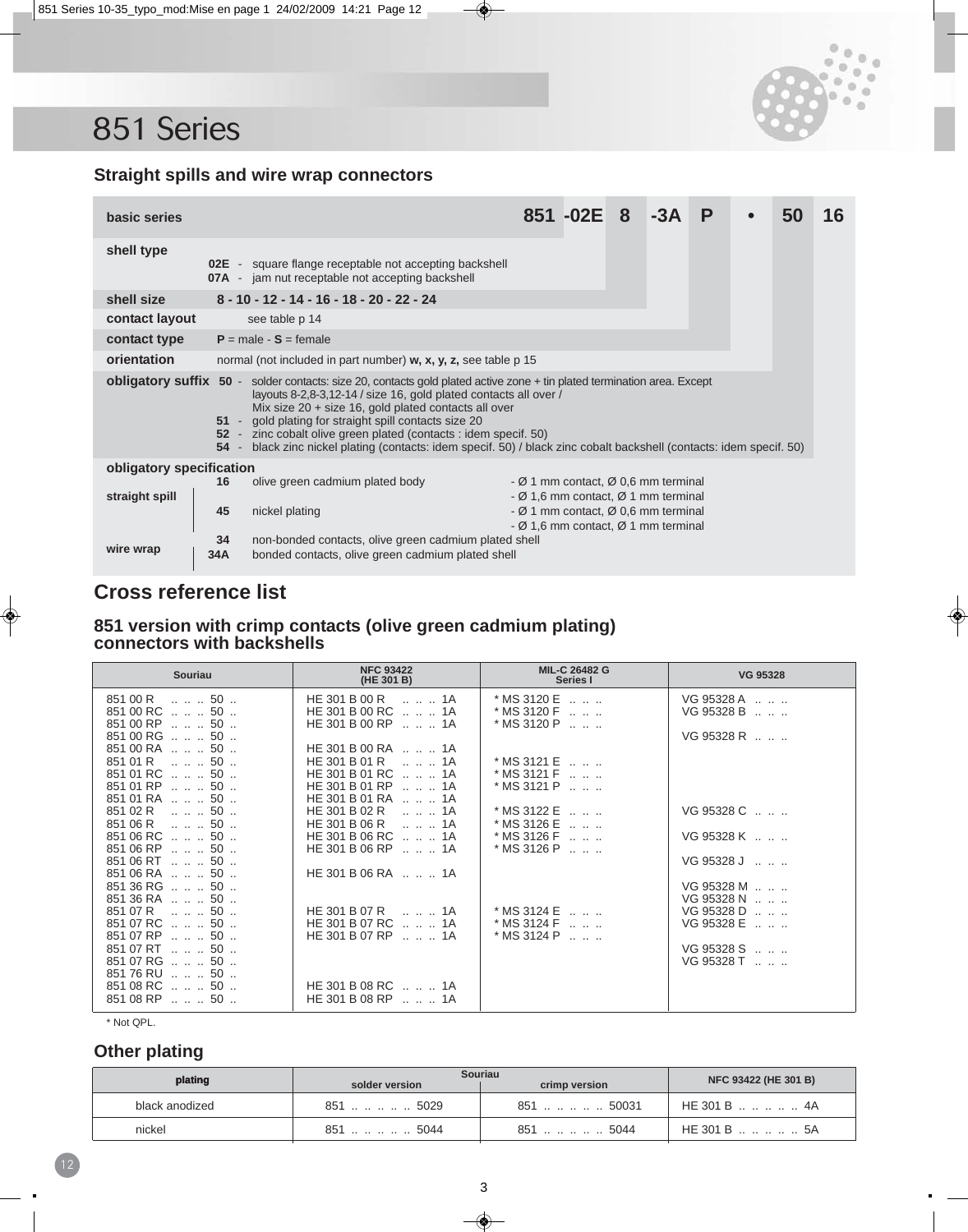

#### **851 version with solder contacts (olive green cadmium plating) connectors with backshells**

| <b>Souriau</b>                                                | NFC 93422 (HE 301 B)                         | MIL-C 26482 G Series I        | <b>VG 95328</b> |
|---------------------------------------------------------------|----------------------------------------------|-------------------------------|-----------------|
| 851 00 E<br>50                                                | HE 301 B 00 E<br>1A                          | MS 3110 E                     |                 |
| 851 00 EC<br>$\ldots$ $\ldots$ 50 $\ldots$<br>851 00 AC<br>50 | HE 301 B 00 EC   1A<br>HE 301 B 00 AC<br>1A  | MS 3110 F                     |                 |
| 851 00 P<br>50                                                | HE 301 B 00 P<br>1A                          | MS 3110 P                     |                 |
| 50<br>851 00 A<br>851 00 J<br>$\ldots$ $\ldots$ 50 $\ldots$   | HE 301 B 00 A<br>1A<br>HE 301 B 00 J<br>1A   |                               |                 |
| 851 00 JC<br>50                                               |                                              | MS 3110 J                     |                 |
| 851 01 E<br>. 50 .                                            | HE 301 B 01 E<br>1A                          | MS 3111 E                     |                 |
| 851 01 EC    50<br>851 01 AC   50                             | HE 301 B 01 EC   . 1A<br>HE 301 B 01 AC   1A | $MS$ 3111 F $\ldots$ $\ldots$ |                 |
| 851 01 P<br>50                                                | HE 301 B 01 P<br>1A                          | MS 3111 P                     |                 |
| 851 01 A<br>50                                                | HE 301 B 01 A<br>1A                          |                               |                 |
| 851 01 J<br>50<br>851 01 JC<br>50                             | HE 301 B 01 J<br>1A                          | MS 3111 J                     |                 |
| 851 02 E<br>50                                                | HE 301 B 02 E<br>1A                          | MS 3112 E                     | VG95328 H       |
| 851 06 E<br>$\ldots \ldots 50$<br>851 06 EC    50             | HE 301 B 06 E<br>1A<br>HE 301 B 06 EC   1A   | MS 3116 E<br>MS 3116 F        |                 |
| 851 06 AC  . 50                                               | HE 301 B 06 AC<br>1A                         |                               |                 |
| 851 06 P<br>50                                                | HE 301 B 06 P<br>1A                          | MS 3116 P                     |                 |
| 851 06 A<br>50<br>50<br>851 06 J                              | HE 301 B 06 A<br>1A<br>HE 301 B 06 J<br>1A   |                               |                 |
| 851 06 JC<br>50                                               |                                              | MS 3116 J  .                  |                 |
| 851 08 EC   50                                                | HE 301 B 08 EC  . 1A                         |                               |                 |
| 851 08 P<br>50<br>851 07 E<br>$\ldots$ $\ldots$ 50 $\ldots$   | HE 301 B 08 P<br>1A<br>HE 301 B 07 E<br>1A   | MS 3114 E                     |                 |
| 851 07 EC   50                                                | HE 301 B 07 EC   . 1A                        | MS 3114 F                     |                 |
| 851 07 AC<br>50<br>851 07 P<br>50                             | HE 301 B 07 AC<br>1A<br>HE 301 B 07 P<br>1A  | MS 3114 P                     |                 |
| 851 07 A<br>. 50 .                                            | HE 301 B 07 A  1A                            |                               |                 |

#### **851 hermetic version**

| Souriau                                                         | <b>NFC 93422 (model HE 301 B)</b>                                   | <b>MIL-C-26482G série 1</b>         | VG 95328                |
|-----------------------------------------------------------------|---------------------------------------------------------------------|-------------------------------------|-------------------------|
| 851 02 H  P.50<br>851 07 H  P.50<br>851 IH<br>$\therefore$ P.50 | $HE 301 B 02 H$ P.3A<br>HE 301 B 07 H  P.3A<br>P.3A<br>HE 301 B 1 H | $*MS$ 3114 H  P.<br>$*MS$ 3113 H P. | VG 95328 F<br>VG95328 G |

\* Not QPL.

# **Contacts - Crimp contacts**

|              | contact type                           |                                    | contact<br>size | part numbers                                   | section in<br>mm <sup>2</sup> | gauge AWG      | Ø over insulation<br>min/Max (mm) |                                            |
|--------------|----------------------------------------|------------------------------------|-----------------|------------------------------------------------|-------------------------------|----------------|-----------------------------------|--------------------------------------------|
|              | male                                   | for contact<br>layouts 8-2, 8-3,   |                 | 8500-9573*                                     |                               |                |                                   | + <del>+ + + + + + + + + +</del>           |
|              | female                                 | 8-4 and 12-14                      | 20              | 8500-9213*                                     | 0.21<br>to                    | 24<br>to       | 1.20 / 2.11                       | -1- <del>( - - - - - - - - - - - - -</del> |
| standard     | male                                   | for other contact                  |                 | 8500-697                                       | 0.93                          | 18             |                                   | 1- اله — #                                 |
|              | female                                 | layouts                            |                 | 8500-1758A                                     |                               |                |                                   | ╶╂╌┦<br>⊝⊢⊤ಾಂ                              |
|              | male                                   |                                    | 16              | 8500-1300                                      | 0.93<br>to                    | 18<br>to       | 1.60 / 2.80                       |                                            |
|              | female                                 |                                    |                 | 8500-9331                                      | 1.91                          | 14             |                                   | -- --                                      |
|              | reducing sleeve                        |                                    | 20              | 8500-781                                       | 0.06 to 0.21                  | 30 to 24       |                                   | $-$ 3 $-$                                  |
|              |                                        |                                    | 16              | 8500-1985                                      | 0.60                          | 20             |                                   | <u>e a</u>                                 |
| thermocouple | chromel<br>alumel<br>chromel<br>alumel | male<br>female                     | 20              | 8500-809<br>8500-812<br>8500-2054<br>8500-2055 | 0.21<br>to<br>0.93            | 24<br>to<br>18 | 1.20 / 2.11                       | -611<br>$\sim$                             |
|              | chromel<br>alumel                      | male                               | 16              | 8500-1053<br>8500-1058                         | 0.93<br>to                    | 18<br>to       | 1.60 / 2.80                       | $-\oplus$                                  |
|              | chromel<br>female<br>alumel            |                                    |                 | 8500-1054<br>8500-1059                         | 1.91                          | 14             |                                   | --0-1                                      |
|              |                                        | Not to be used with reduced sleeve |                 |                                                |                               |                |                                   |                                            |

#### **Wire wrap contacts**

| contact type | <b>contact</b><br>size | part numbers  | diagonals    | gauge AWG   | number<br>of wraps |  |
|--------------|------------------------|---------------|--------------|-------------|--------------------|--|
| male         | 20                     | 8500-4220 MQ  | 0.78<br>0.85 | 26-28-30    |                    |  |
| female       |                        | 8500-9351 900 | 0.78<br>0.85 | 26-28-30    |                    |  |
| male         | 16                     | 8500-4304 LY  | .55<br>.70   | 20-22-24-26 |                    |  |
| female       |                        | 8500-4305 900 | .55<br>.70   | 20-22-24-26 |                    |  |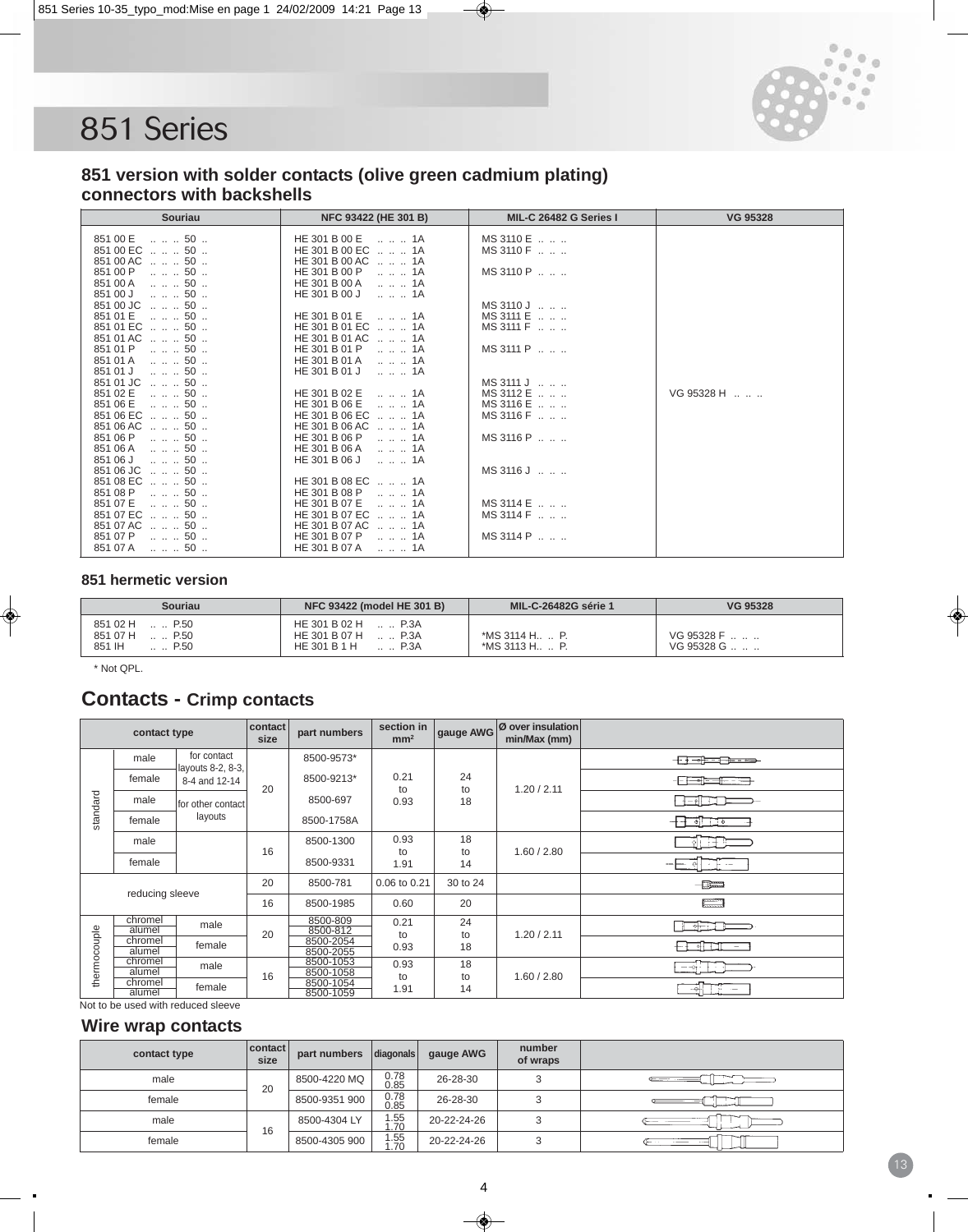

**Contact layouts**

**Viewed from front face of male insulator**

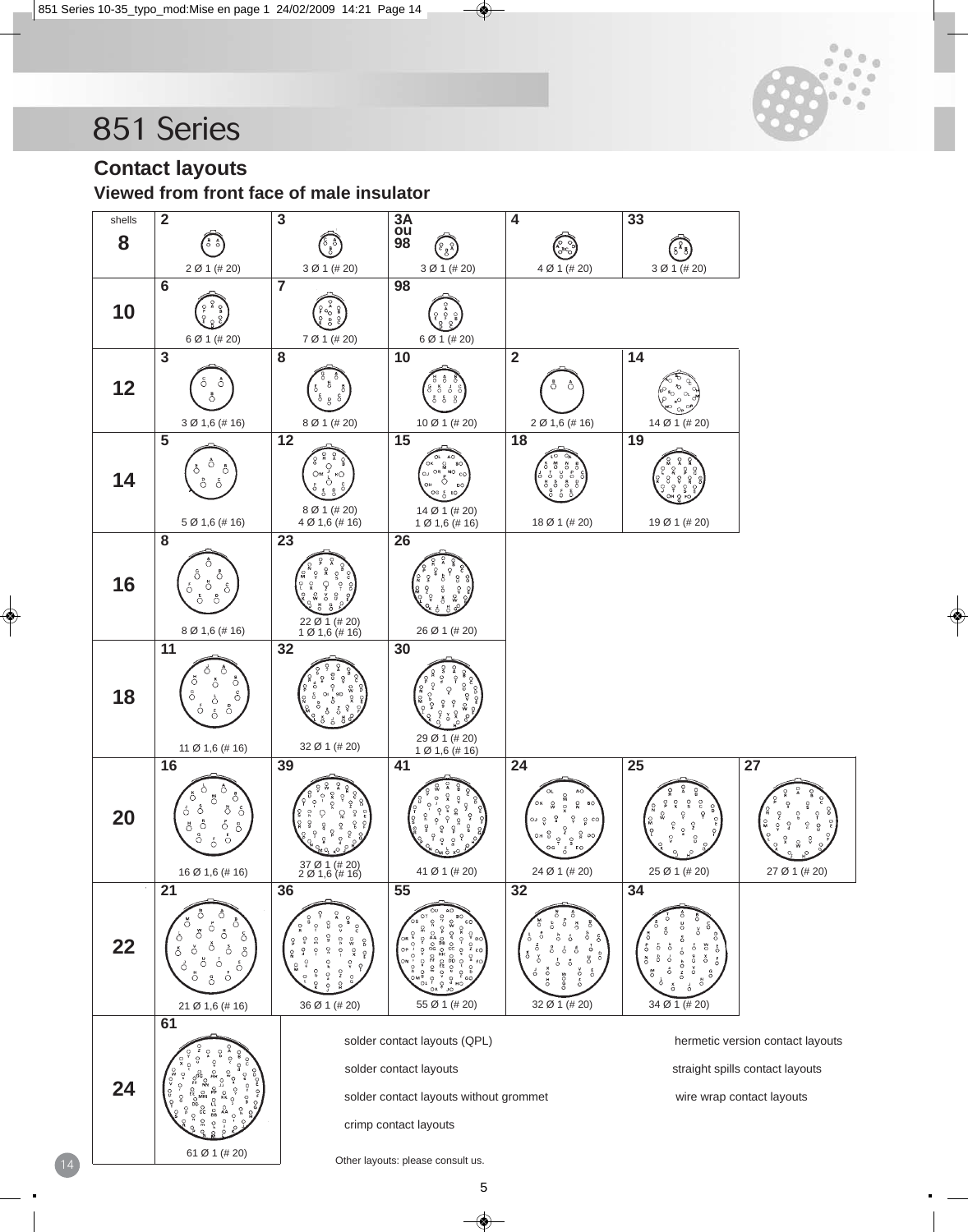

## **Polarization - insulator rotated inside metal body**

Viewed from front face of male insulator  $(re$ 

| ewed from front face of male insulator<br>ceptacle or plug) |       | layout                                  |                                   | angle in degrees                       |                                                      |                                                             | NFC 93422 HE 30 1B                  |                             | MIL-C 26482G Serie 1                          | service 1                                                     |                                                            | service 2           |
|-------------------------------------------------------------|-------|-----------------------------------------|-----------------------------------|----------------------------------------|------------------------------------------------------|-------------------------------------------------------------|-------------------------------------|-----------------------------|-----------------------------------------------|---------------------------------------------------------------|------------------------------------------------------------|---------------------|
|                                                             | shell |                                         | W                                 | $\mathsf{x}$                           | Y                                                    | z                                                           | solder                              | crimp                       | solder                                        | crimp                                                         |                                                            | 1500 Vrms 2300 Vrms |
| W<br>normal                                                 | 8     | 2<br>3<br>3A (98)*<br>4<br>33           | 58<br>60<br>60<br>45<br>90        | 122<br>210<br>210                      | —<br>$\overline{\phantom{0}}$                        | —                                                           |                                     | ٠                           | $\bullet$<br>٠<br>٠<br>$\bullet$<br>$\bullet$ | ٠<br>$\bullet$                                                | X<br>$\mathsf X$<br>X<br>$\mathsf X$<br>$\mathsf X$        |                     |
|                                                             | 10    | 6<br>$7^*$<br>98                        | 90<br>90<br>90                    | 180                                    | $\overline{\phantom{0}}$<br>240                      | $\overline{\phantom{0}}$<br>270                             | $\bullet$                           | $\bullet$                   | $\bullet$<br>$\bullet$                        | $\bullet$<br>$\bullet$                                        | Χ<br>Χ<br>X                                                |                     |
|                                                             | 12    | 3<br>8<br>10<br>$\overline{2}$<br>$14*$ | 90<br>60<br>45                    | —<br>112<br>155                        | 180<br>203<br>270<br>$\overline{\phantom{0}}$        | 292<br>295                                                  | $\bullet$<br>$\bullet$              | $\bullet$<br>٠              | $\bullet$<br>٠<br>$\bullet$<br>$\bullet$      | $\bullet$<br>$\bullet$<br>$\bullet$                           | Χ<br>$\mathsf X$<br>Χ                                      | X<br>X              |
| $\mathsf X$<br>Y                                            | 14    | 5<br>12<br>15<br>18<br>19               | 45<br>45<br>45<br>45<br>45        | 92<br>90<br>110<br>90<br>165           | 184<br>$\overline{\phantom{0}}$<br>155<br>180<br>315 | 273<br>234<br>270<br>$\overline{\phantom{0}}$               | $\bullet$<br>$\bullet$<br>$\bullet$ | $\bullet$<br>٠<br>٠         | $\bullet$<br>٠<br>$\bullet$<br>$\bullet$<br>٠ | $\bullet$<br>$\bullet$<br>$\bullet$<br>$\bullet$<br>$\bullet$ | Χ<br>Χ<br>X<br>$\mathsf{X}$                                | $\sf X$             |
|                                                             | 16    | 8<br>23<br>26                           | 54<br>158<br>60                   | 152<br>270                             | 180<br>$\overline{\phantom{0}}$<br>275               | 331<br>338                                                  | $\bullet$<br>٠<br>$\bullet$         | $\bullet$<br>٠<br>$\bullet$ | $\bullet$<br>$\bullet$<br>$\bullet$           | $\bullet$<br>$\bullet$<br>$\bullet$                           | $_{\rm X}^{\rm X}$                                         | $\mathsf X$         |
|                                                             | 18    | 11<br>32<br>30                          | 62<br>85<br>180                   | 119<br>138<br>193                      | 241<br>222<br>285                                    | 340<br>265<br>350                                           | $\bullet$                           | $\bullet$<br>٠              | $\bullet$<br>٠                                | $\bullet$<br>$\bullet$<br>$\bullet$                           | Χ<br>Χ                                                     | X                   |
| $\mathsf Z$                                                 | 20    | 16<br>39<br>41<br>24<br>25<br>27        | 238<br>63<br>45<br>70<br>72<br>72 | 318<br>144<br>126<br>145<br>144<br>144 | 333<br>252<br>225<br>215<br>216<br>216               | 347<br>333<br>$\overline{\phantom{0}}$<br>290<br>288<br>288 | $\bullet$                           | ٠<br>٠<br>$\bullet$         | $\bullet$<br>$\bullet$<br>٠<br>$\bullet$      | $\bullet$<br>$\bullet$<br>٠<br>$\bullet$<br>$\bullet$         | X<br>$\frac{\mathsf{X}}{\mathsf{X}}$<br>$\sf X$<br>$\sf X$ | X                   |
|                                                             | 22    | 21<br>36<br>55<br>32<br>34              | 16<br>72<br>30<br>72<br>62        | 135<br>144<br>142<br>145<br>142        | 175<br>216<br>226<br>215<br>218                      | 349<br>288<br>314<br>288<br>298                             | $\bullet$<br>$\bullet$              | ٠<br>٠                      | $\bullet$<br>$\bullet$                        | $\bullet$<br>$\bullet$<br>$\bullet$<br>$\bullet$              | $_\mathrm{X}^\mathrm{X}$<br>$\mathsf X$<br>Χ               | $\mathsf X$         |
|                                                             | 24    | 61                                      | 90                                | 180                                    | 270                                                  | 324                                                         | $\bullet$                           | ٠                           | $\bullet$                                     | $\bullet$                                                     | X                                                          |                     |

\* 8-98 layout W and X no standard orientations 10-7 & 12-14 layouts W no standard orientation

## **Dimensions - square flange receptacle with backnut**

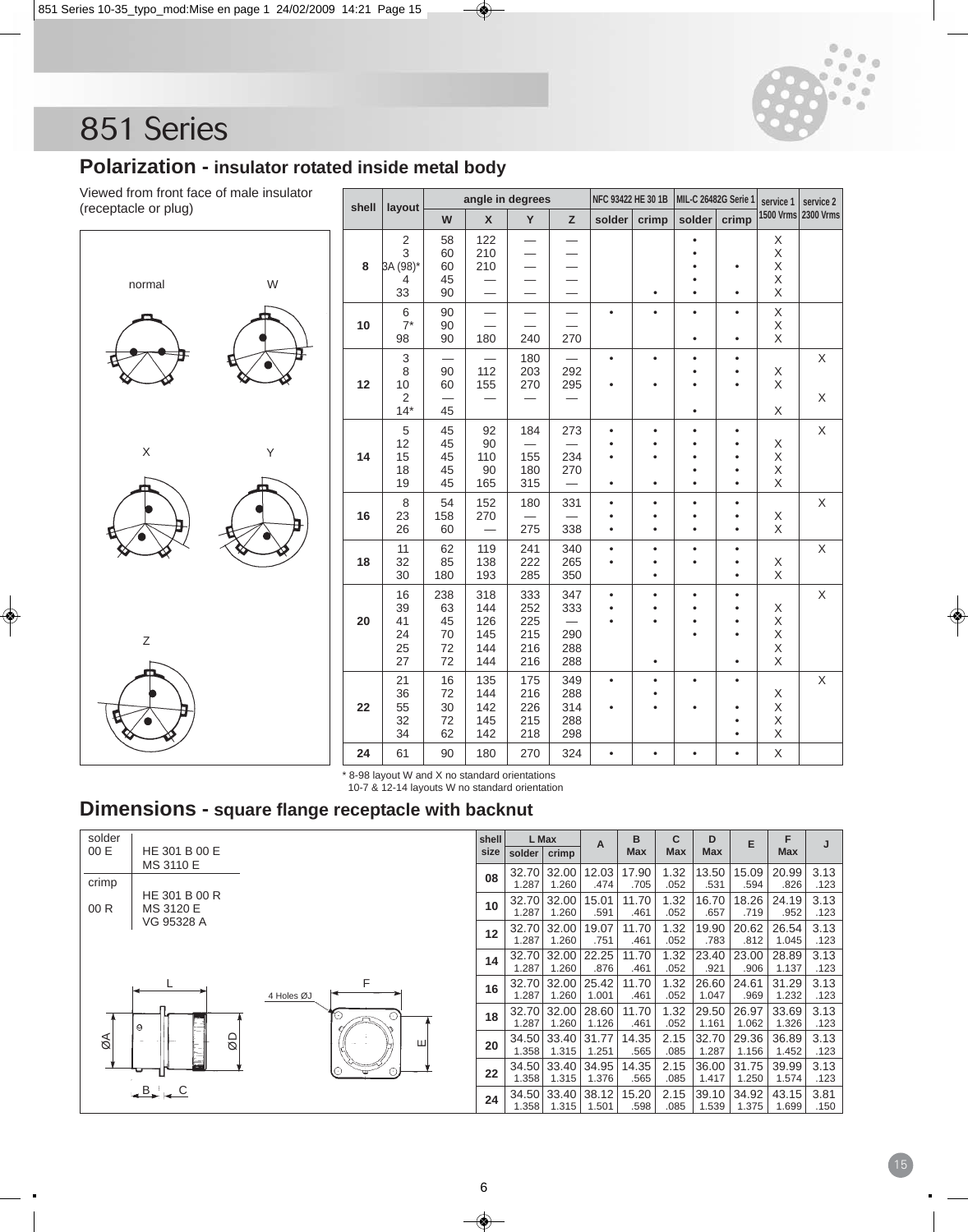

### **Square flange receptacle with straight cable clamp**



## **Square flange receptacle with straight backshell for potting**



### **Square flange receptacle with straight adapter**

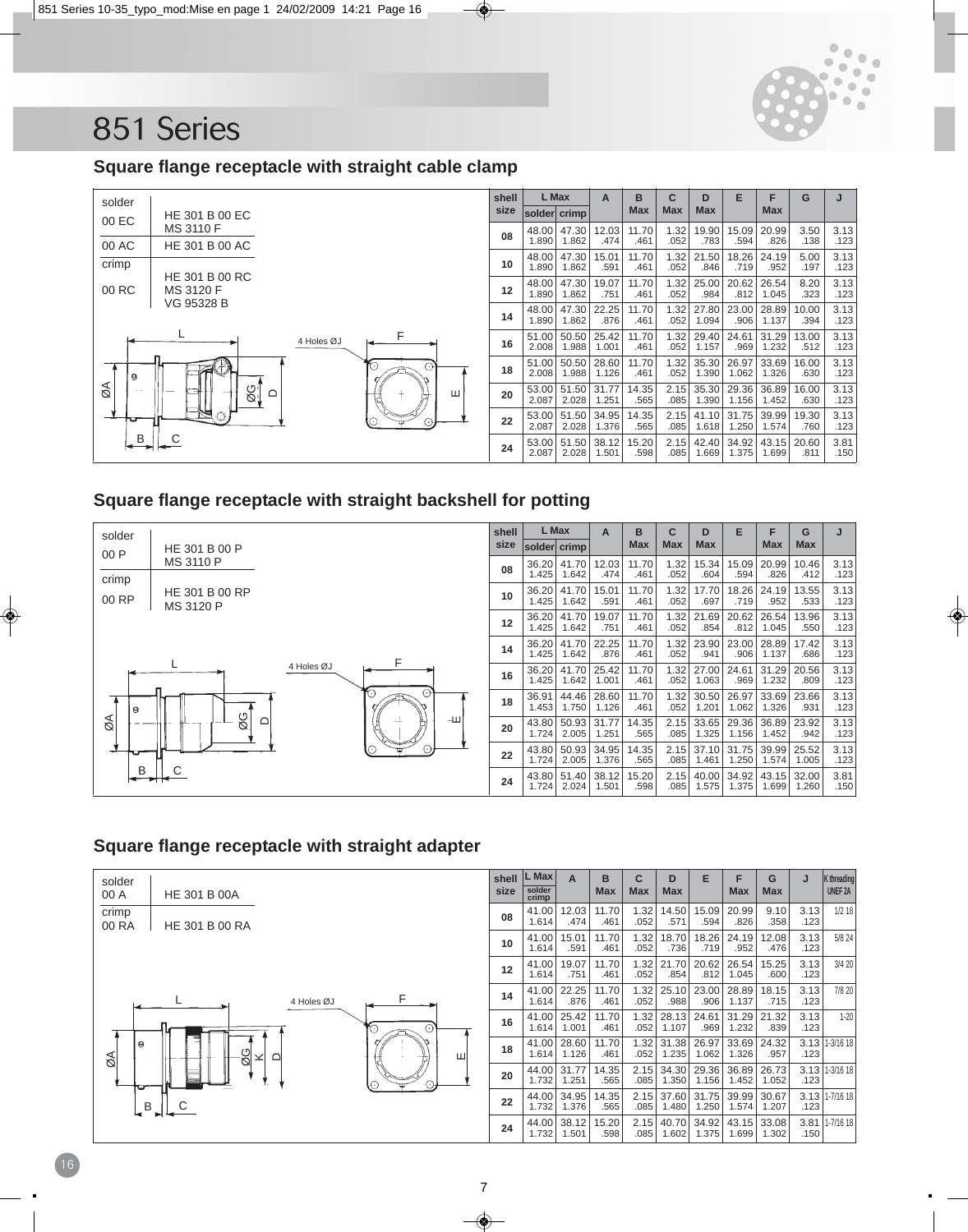

## **Square flange receptacle with straight backshell for heatshrink sleeving**



## **Square flange receptacle with removable straight backshell for heatshrink sleeving**



| shell<br>size | L Max<br>solder<br>crimp | A     | B<br><b>Max</b> | C<br><b>Max</b> | D<br><b>Max</b> | E     | F<br><b>Max</b> | G<br><b>Max</b> | J    | M<br><b>Max</b> |
|---------------|--------------------------|-------|-----------------|-----------------|-----------------|-------|-----------------|-----------------|------|-----------------|
| 08            | 50.00                    | 12.03 | 11.70           | 1.32            | 13.55           | 15.09 | 20.99           | 7.05            | 3.13 | 3.50            |
|               | 1.969                    | .474  | .461            | .052            | .604            | .719  | .952            | .390            | .123 | .138            |
| 10            | 50.00                    | 15.01 | 11.70           | 1.32            | 15.35           | 18.26 | 24.19           | 9.90            | 3.13 | 3.50            |
|               | 1.969                    | .591  | .461            | .052            | .767            | .812  | 1.045           | .496            | .123 | .138            |
| 12            | 50.00                    | 19.07 | 11.70           | 1.32            | 19.48           | 20.62 | 26.54           | 12.60           | 3.13 | 3.50            |
|               | 1.969                    | .751  | .461            | .052            | .767            | .812  | 1.045           | .496            | .123 | .138            |
| 14            | 50.00                    | 22.25 | 11.70           | 1.32            | 21.30           | 23.00 | 28.89           | 15.90           | 3.13 | 3.50            |
|               | 1.969                    | .876  | .461            | .052            | .839            | .906  | 1.137           | .626            | .123 | .138            |
| 16            | 50.00                    | 25.42 | 11.70           | 1.32            | 24.50           | 24.61 | 31.29           | 18.95           | 3.13 | 3.50            |
|               | 1.969                    | 1.001 | .461            | .052            | .965            | .969  | 1.232           | .746            | .123 | .138            |
| 18            | 50.00                    | 28.60 | 11.70           | 1.32            | 26.45           | 26.97 | 33.69           | 20.90           | 3.13 | 3.50            |
|               | 1.969                    | 1.126 | .461            | .052            | 1.041           | 1.062 | 1.326           | .823            | .123 | .138            |
| 20            | 53.30                    | 31.70 | 14.35           | 2.15            | 34.24           | 31.75 | 39.99           | 26.60           | 3.13 | 3.50            |
|               | 2.098                    | 1.376 | .565            | .085            | 1.348           | 1.250 | 1.574           | 1.047           | .123 | .138            |
| 22            | 53.30                    | 34.95 | 14.35           | 2.15            | 34.24           | 31.75 | 39.99           | 26.60           | 3.13 | 3.50            |
|               | 2.098                    | 1.376 | .565            | .085            | 1.348           | 1.250 | 1.574           | 1.047           | .123 | .138            |
| 24            | 53.30                    | 38.12 | 15.20           | 2.15            | 36.47           | 34.92 | 43.15           | 29.30           | 3.81 | 3.50            |
|               | 2.098                    | 1.501 | .598            | .085            | 1.436           | 1.375 | 1.699           | 1.154           | .150 | .138            |

## **Square flange receptacle with removable straight backshell for screen termination and heatshrink sleeving (38 and 42 suffix)**



| shell<br>size | L Max<br>solder<br>crimp | A     | B<br><b>Max</b> | C<br><b>Max</b> | D<br><b>Max</b> | E     | F<br><b>Max</b> | G<br>Max | J    | M<br><b>Max</b> |
|---------------|--------------------------|-------|-----------------|-----------------|-----------------|-------|-----------------|----------|------|-----------------|
| 08            | 51.60                    | 12.03 | 11.70           | 1.32            | 18.25           | 15.09 | 20.99           | 7.45     | 3.13 | 3.70            |
|               | 2.031                    | .474  | .461            | .052            | .719            | .594  | .826            | .293     | .123 | .146            |
| 10            | 51.60                    | 15.01 | 11.70           | 1.32            | 20.25           | 18.26 | 24.19           | 9.00     | 3.13 | 3.70            |
|               | 2.031                    | .591  | .461            | .052            | .797            | .719  | .952            | .354     | .123 | .146            |
| 12            | 51.60                    | 22.25 | 11.70           | 1.32            | 24.75           | 20.62 | 26.54           | 13.30    | 3.13 | 3.70            |
|               | 2.031                    | .751  | .461            | .052            | .974            | .812  | 1.045           | .524     | .123 | .146            |
| 14            | 51.60                    | 22.25 | 11.70           | 1.32            | 27.75           | 23.00 | 28.89           | 16.50    | 3.13 | 3.70            |
|               | 2.031                    | .876  | .461            | .052            | 1.093           | .906  | 1.137           | .650     | .123 | .146            |
| 16            | 51.60                    | 25.42 | 11.70           | 1.32            | 30.05           | 24.61 | 31.29           | 18.50    | 3.13 | 3.70            |
|               | 2.031                    | 1.001 | .461            | .052            | 1.183           | .969  | 1.232           | .728     | .123 | .146            |
| 18            | 52.00                    | 28.60 | 11.70           | 1.32            | 34.15           | 26.97 | 33.69           | 21.90    | 3.13 | 3.70            |
|               | 2.047                    | 1.126 | .461            | .052            | 1.344           | 1.062 | 1.326           | .862     | .123 | .146            |
| 20            | 55.10                    | 31.77 | 14.35           | 2.15            | 37.25           | 29.36 | 36.89           | 25.10    | 3.13 | 3.70            |
|               | 2.169                    | 1.251 | .565            | .085            | 1.467           | 1.156 | 1.452           | .988     | .123 | .146            |
| 22            | 55.10                    | 34.95 | 14.35           | 2.15            | 40.45           | 31.75 | 39.99           | 28.20    | 3.13 | 3.70            |
|               | 2.169                    | 1.376 | .565            | .085            | 1.593           | 1.250 | 1.574           | 1.110    | .123 | .146            |
| 24            | 55.10                    | 38.12 | 15.20           | 2.15            | 36.47           | 34.92 | 43.15           | 29.30    | 3.81 | 3.50            |
|               | 2.169                    | 1.501 | .598            | .085            | 1.719           | 1.375 | 1.699           | 1.236    | .150 | .146            |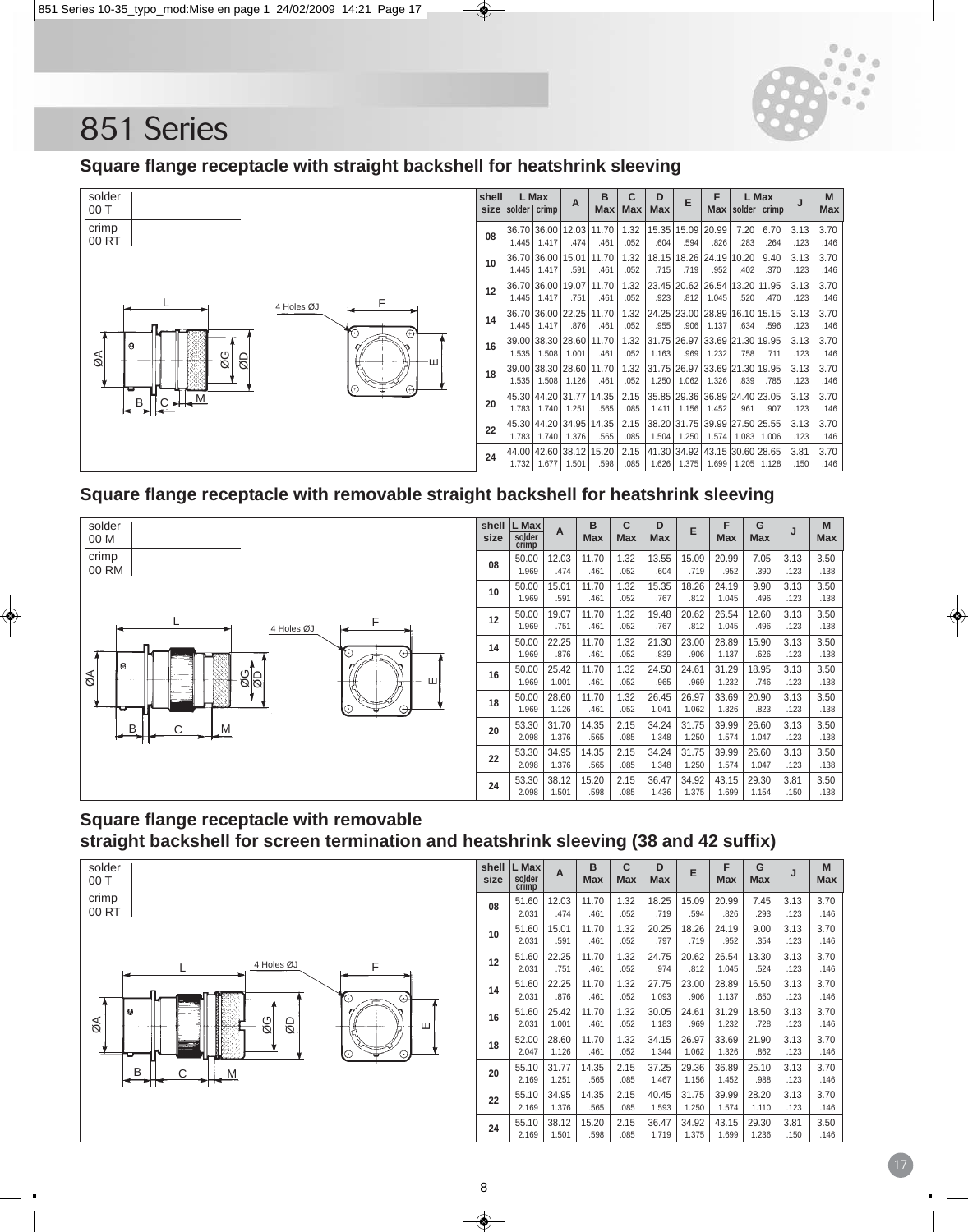

## **Square flange receptacle with removable straight backshell for screen termination and heatshrink sleeving**



| shell<br>size | L Max<br>solder<br>crimp | A     | в<br><b>Max</b> | С<br><b>Max</b> | D<br>Max | E     | F<br><b>Max</b> | G<br>Max | J    | M<br><b>Max</b> |
|---------------|--------------------------|-------|-----------------|-----------------|----------|-------|-----------------|----------|------|-----------------|
| 08            | 51.60                    | 12.03 | 11.70           | 1.32            | 18.25    | 15.09 | 20.99           | 7.45     | 3.13 | 3.70            |
|               | 2.031                    | .474  | .461            | .052            | .719     | .594  | .826            | .293     | .123 | .146            |
| 10            | 51.60                    | 15.01 | 11.70           | 1.32            | 20.25    | 18.26 | 24.19           | 9.00     | 3.13 | 3.70            |
|               | 2.031                    | .591  | .461            | .052            | .797     | .719  | .952            | .354     | .123 | .146            |
| 12            | 51.60                    | 19.07 | 11.70           | 1.32            | 24.75    | 20.62 | 26.54           | 13.30    | 3.13 | 3.70            |
|               | 2.031                    | .751  | .461            | .052            | .974     | .812  | 1.045           | .524     | .123 | .146            |
| 14            | 51.60                    | 22.25 | 11.70           | 1.32            | 27.75    | 23.00 | 28.89           | 16.50    | 3.13 | 3.70            |
|               | 2.031                    | .876  | .461            | .052            | 1.093    | .906  | 1.137           | .650     | .123 | .146            |
| 16            | 51.60                    | 25.42 | 11.70           | 1.32            | 30.05    | 24.61 | 31.29           | 18.50    | 3.13 | 3.70            |
|               | 2.031                    | 1.001 | .461            | .052            | 1.183    | .969  | 1.232           | .728     | .123 | .146            |
| 18            | 52.00                    | 28.60 | 11.70           | 1.32            | 34.15    | 26.97 | 33.69           | 21.90    | 3.13 | 3.70            |
|               | 2.047                    | 1.126 | .461            | .052            | 1.344    | 1.062 | 1.326           | .862     | .123 | .146            |
| 20            | 55.10                    | 31.77 | 14.35           | 2.15            | 37.25    | 29.36 | 36.89           | 25.10    | 3.13 | 3.70            |
|               | 2.169                    | 1.251 | .565            | .085            | 1.467    | 1.156 | 1.452           | .988     | .123 | .146            |
| 22            | 55.10                    | 34.95 | 14.35           | 2.15            | 40.45    | 31.75 | 39.99           | 28.20    | 3.13 | 3.70            |
|               | 2.169                    | 1.376 | .565            | .085            | 1.593    | 1.250 | 1.574           | 1.110    | .123 | .146            |
| 24            | 55.10                    | 38.12 | 15.20           | 2.15            | 43.65    | 34.92 | 43.15           | 31.40    | 3.81 | 3.70            |
|               | 2.169                    | 1.501 | .598            | .085            | 1.719    | 1.375 | 1.699           | 1.236    | .150 | .146            |

### **Square flange receptacle with straight sealing gland backshell**



| shell | L Max  | A     | в          | C          | D          | E     | F     |       | G          | J    |
|-------|--------|-------|------------|------------|------------|-------|-------|-------|------------|------|
| size  | solder |       | <b>Max</b> | <b>Max</b> | <b>Max</b> |       | Max   | min   | <b>Max</b> |      |
| 08    | 47.60  | 12.03 | 11.70      | 1.32       | 14.40      | 15.09 | 20.99 | 5.02  | 5.84       | 3.13 |
|       | 1.874  | .474  | .461       | .052       | .567       | .594  | .826  | .198  | .230       | .123 |
| 10    | 47.60  | 15.01 | 11.70      | 1.32       | 17.60      | 18.26 | 24.19 | 5.94  | 6.76       | 3.13 |
|       | 1.874  | .591  | .461       | .052       | .693       | .719  | .952  | .234  | .266       | .123 |
| 12    | 48.70  | 19.07 | 11.70      | 1.32       | 21.10      | 20.62 | 26.54 | 9.34  | 10.16      | 3.13 |
|       | 1.917  | .751  | .461       | .052       | .831       | .812  | 1.045 | .368  | .400       | .123 |
| 14    | 53.50  | 22.25 | 11.70      | 1.32       | 24.40      | 23.00 | 28.89 | 11.32 | 12.14      | 3.13 |
|       | 2.106  | .876  | .461       | .052       | .961       | .906  | 1.137 | .446  | .478       | .123 |
| 16    | 59.00  | 25.42 | 11.70      | 1.32       | 27.60      | 24.61 | 31.29 | 14.73 | 15.55      | 3.13 |
|       | 2.323  | 1.001 | .461       | .052       | 1.087      | .969  | 1.232 | .580  | .612       | .123 |
|       | 65.00  | 28.60 | 11.70      | 1.32       | 30.80      | 26.97 | 33.69 | 16.00 | 16.82      | 3.13 |
| 18    | 2.559  | 1.126 | .461       | .052       | 1.213      | 1.062 | 1.326 | .630  | .662       | .123 |
|       | 79.10  | 31.77 | 14.35      | 2.15       | 34.10      | 29.36 | 36.89 | 16.89 | 17.70      | 3.13 |
| 20    | 3.114  | 1.251 | .565       | .085       | 1.343      | 1.156 | 1.452 | .665  | .697       | .123 |
|       | 80.00  | 34.95 | 14.35      | 2.15       | 37.30      | 31.75 | 39.99 | 17.78 | 18.60      | 3.13 |
| 22    | 3.150  | 1.376 | .565       | .085       | 1.469      | 1.250 | 1.574 | .700  | .732       | .123 |
|       | 90.00  | 38.12 | 15.20      | 2.15       | 40.50      | 34.92 | 43.15 | 20.34 | 21.16      | 3.81 |
| 24    | 3.543  | 1.501 | .598       | .085       | 1.594      | 1.375 | 1.699 | .801  | .833       | .150 |

## **Square flange receptacle with straight sealing gland and cable clamp**

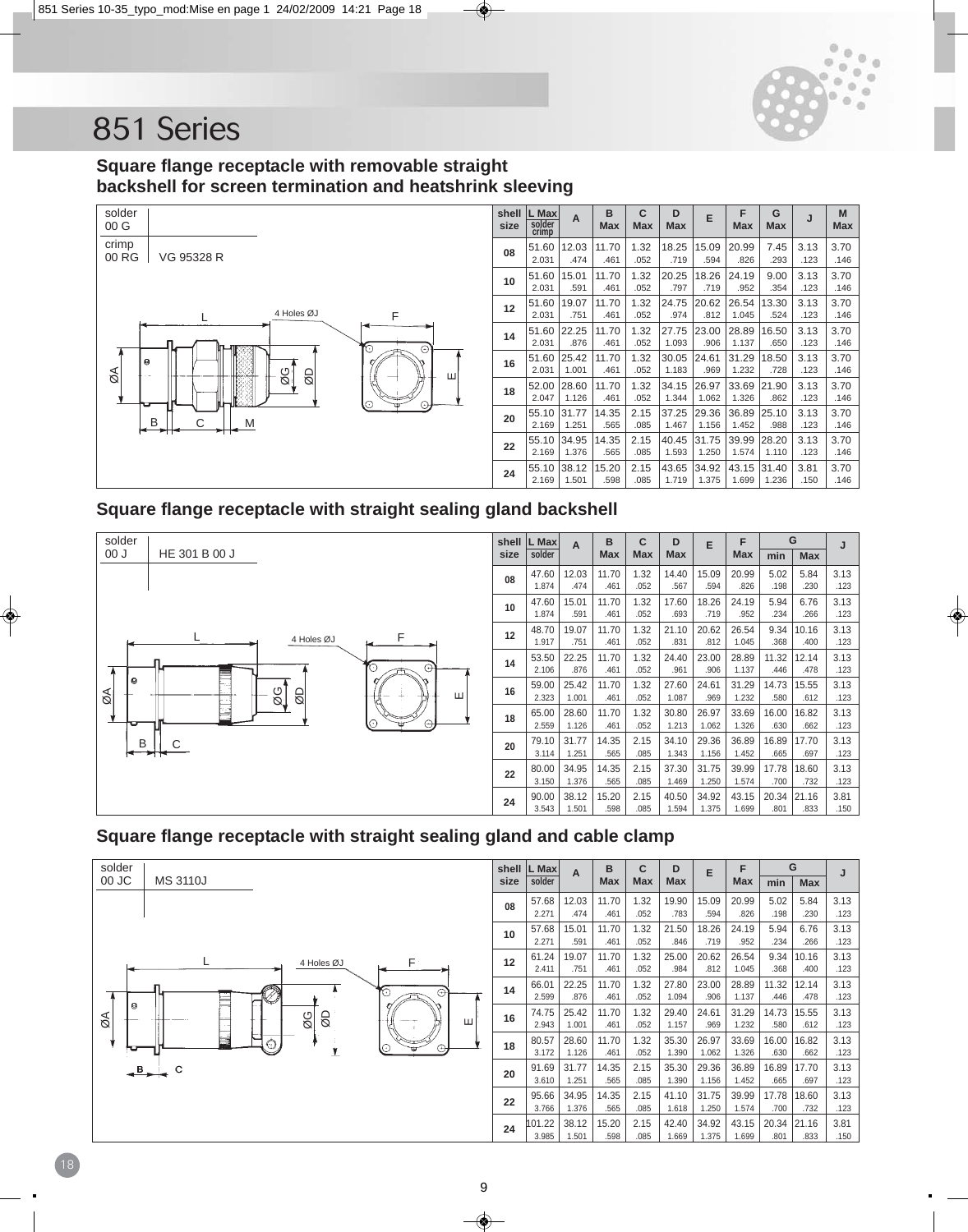

**Max**

**S Max**

# 851 Series

#### **Jam nut receptacle with backnut**



#### **Jam nut receptacle with straight cable clamp**



#### **Jam nut receptacle with straight backshell for potting**

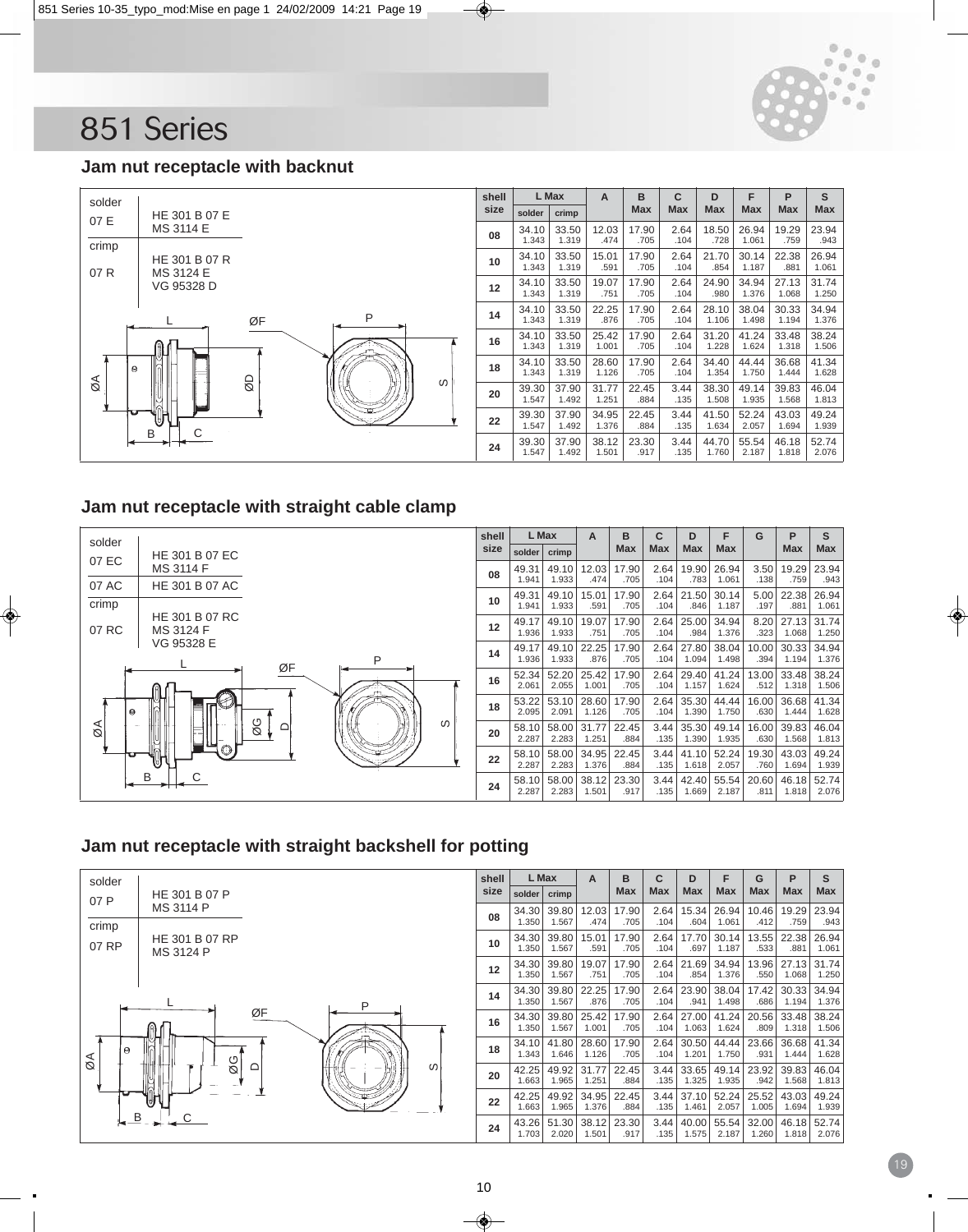

## **Jam nut receptacle with straight backshell for heatshrink sleeving**



| shelll            |        | L Max       | A                 | в          | C          | D     | F          |                   | G Max | M          | P           | S          |
|-------------------|--------|-------------|-------------------|------------|------------|-------|------------|-------------------|-------|------------|-------------|------------|
| size              | solder | crimp       |                   | <b>Max</b> | <b>Max</b> | Max   | <b>Max</b> | solder crimp      |       | <b>Max</b> | <b>Max</b>  | <b>Max</b> |
| 08                |        | 42.60 41.50 | 12.03             | 17.90      | 2.64       | 15.35 | 26.94      | 7.20              | 6.70  | 3.70       | 19.29       | 23.94      |
|                   | 1.677  | 1.634       | .474              | .705       | .104       | .604  | 1.061      | .283              | .264  | .146       | .759        | .943       |
| 10                | 42.60  | 41.50       | 15.01             | 17.90      | 2.64       | 18.15 |            | 30.14 10.20       | 9.40  | 3.70       | 22.38       | 26.94      |
|                   | 1.677  | 1.634       | .591              | .705       | .104       | .715  | 1.187      | .402              | .370  | .146       | .881        | 1.061      |
| $12 \overline{ }$ | 42.60  | 41.50       | 19.07             | 17.90      | 2.64       | 23.45 |            | 34.94 13.20       | 11.95 | 3.70       | 27.13       | 31.74      |
|                   | 1.677  | 1.634       | .751              | .705       | .104       | .923  | 1.376      | .520              | .470  | .146       | 1.068       | 1.250      |
| 14                | 42.60  |             | 41.50 22.25       | 17.90      | 2.64       | 24.25 |            | 38.04 16.10       | 15.15 | 3.70       | 30.33       | 34.94      |
|                   | 1.677  | 1.634       | .876              | .705       | .104       | .955  | 1.498      | .634              | .596  | .146       | 1.194       | 1.376      |
| 16                | 44.40  |             | 43.80 25.42 17.90 |            | 2.64       | 29.55 |            | 41.24 19.25       | 18.05 | 3.70       | 33.48 38.24 |            |
|                   | 1.748  | 1.724       | 1.001             | .705       | .104       | 1.163 | 1.624      | .758              | .711  | .146       | 1.318       | 1.506      |
| 18                | 44.40  | 43.80       | 28.60             | 17.90      | 2.64       | 31.75 |            | 44.44 21.30       | 19.95 | 3.70       | 36.68       | 41.24      |
|                   | 1.748  | 1.724       | 1.126             | .705       | .104       | 1.250 | 1.750      | .839              | .785  | .146       | 1.444       | 1.624      |
|                   | 50.90  | 49.80       | 31.77             | 22.45      | 3.44       | 35.85 |            | 49.14 24.40 23.05 |       | 3.70       | 39.83       | 46.04      |
| 20                | 2.004  | 1.961       | 1.251             | .884       | .135       | 1.411 | 1.935      | .961              | .907  | .146       | 1.568       | 1.813      |
|                   | 50.90  | 49.80       | 34.95             | 22.45      | 3.44       | 38.20 | 52.24      | 27.50             | 25.55 | 3.70       | 43.03       | 49.24      |
| 22                | 2.004  | 1.961       | 1.376             | .884       | .135       | 1.504 | 2.057      | 1.083             | 1.006 | .146       | 1.694       | 1.939      |
|                   | 49.60  | 48.50       | 38.12 23.30       |            | 3.44       | 41.30 | 55.54      | 30.60             | 28.65 | 3.70       | 46.18       | 52.74      |
| 24                | 1.953  | 1.909       | 1.501             | .917       | .135       | 1.626 | 2.187      | 1.205             | 1.128 | .146       | 1.818       | 2.076      |
|                   |        |             |                   |            |            |       |            |                   |       |            |             |            |

## **Jam nut receptacle with removable straight backshell for screen termination and heatshrink sleeving (38 and 42 suffix)**



|               |                          | $\overline{\phantom{a}}$ |                 |                 |                 | ,        |          |                 |                 |                 |
|---------------|--------------------------|--------------------------|-----------------|-----------------|-----------------|----------|----------|-----------------|-----------------|-----------------|
| shell<br>size | L Max<br>solder<br>crimp | A                        | B<br><b>Max</b> | C<br><b>Max</b> | D<br><b>Max</b> | F<br>Max | G<br>Max | M<br><b>Max</b> | P<br><b>Max</b> | S<br><b>Max</b> |
| 08            | 60.00                    | 12.03                    | 17.90           | 2.64            | 18.25           | 26.94    | 7.45     | 3.70            | 19.29           | 23.94           |
|               | 2.362                    | .474                     | .705            | .104            | .719            | 1.061    | .293     | .146            | .759            | .943            |
| 10            | 60.00                    | 15.01                    | 17.90           | 2.64            | 20.25           | 30.14    | 9.00     | 3.70            | 22.38           | 26.94           |
|               | 2.362                    | .591                     | .705            | .104            | .797            | 1.187    | .354     | .146            | .881            | 1.061           |
| 12            | 60.00                    | 19.07                    | 17.90           | 2.64            | 24.75           | 34.94    | 13.30    | 3.70            | 27.13           | 31.74           |
|               | 2.362                    | .751                     | .705            | .104            | .974            | 1.376    | .524     | .146            | 1.068           | 1.250           |
| 14            | 60.00                    | 22.25                    | 17.90           | 2.64            | 27.75           | 38.04    | 16.50    | 3.70            | 30.33           | 34.94           |
|               | 2.362                    | .876                     | .705            | .104            | 1.093           | 1.498    | .650     | .146            | 1.194           | 1.376           |
| 16            | 60.00                    | 25.42                    | 17.90           | 2.64            | 30.05           | 41.24    | 18.50    | 3.70            | 33.48           | 38.24           |
|               | 2.362                    | 1.001                    | .705            | .104            | 1.183           | 1.624    | .728     | .146            | 1.318           | 1.506           |
| 18            | 60.40                    | 28.60                    | 17.90           | 2.64            | 34.15           | 44.44    | 21.90    | 3.70            | 36.68           | 41.34           |
|               | 2.378                    | 1.126                    | .705            | .104            | 1.344           | 1.750    | .862     | .146            | 1.444           | 1.628           |
| 20            | 63.40                    | 31.77                    | 22.45           | 3.44            | 37.25           | 49.14    | 25.10    | 3.70            | 39.83           | 46.04           |
|               | 2.496                    | 1.251                    | .884            | .135            | 1.467           | 1.935    | .988     | .146            | 1.568           | 1.813           |
| 22            | 63.40                    | 34.95                    | 22.45           | 3.44            | 40.45           | 52.24    | 28.20    | 3.70            | 43.03           | 49.24           |
|               | 2.496                    | 1.376                    | .884            | .135            | 1.593           | 2.057    | 1.110    | .146            | 1.694           | 1.939           |
| 24            | 63.40                    | 38.12                    | 23.30           | 3.44            | 43.65           | 55.54    | 31.40    | 3.70            | 46.18           | 52.74           |
|               | 2.496                    | 1.501                    | .917            | .135            | 1.719           | 2.187    | 1.236    | .146            | 1.818           | 2.076           |

## **Jam nut receptacle with removable straight backshell for screen termination and heatshrink sleeving**



| shell<br>size | L Max<br>solder<br>crimp | A     | в<br><b>Max</b> | C<br><b>Max</b> | D<br><b>Max</b> | F<br><b>Max</b> | G<br><b>Max</b> | M<br><b>Max</b> | P<br><b>Max</b> | S<br><b>Max</b> |
|---------------|--------------------------|-------|-----------------|-----------------|-----------------|-----------------|-----------------|-----------------|-----------------|-----------------|
| 08            | 62.20                    | 12.03 | 11.90           | 2.64            | 16.30           | 26.94           | 7.45            | 3.60            | 19.29           | 23.94           |
|               | 2.449                    | .474  | .469            | .104            | .642            | 1.061           | .293            | .142            | .759            | .943            |
| 10            | 62.20                    | 15.01 | 17.90           | 2.64            | 18.30           | 30.14           | 10.30           | 3.60            | 22.38           | 26.94           |
|               | 2.449                    | .591  | .705            | .104            | .720            | 1.187           | .406            | .142            | .881            | 1.061           |
| 12            | 62.20                    | 19.07 | 17.90           | 2.64            | 22.30           | 34.94           | 13.20           | 3.60            | 27.13           | 31.74           |
|               | 2.449                    | .751  | .705            | .104            | .878            | 1.376           | .520            | .142            | 1.068           | 1.250           |
| 14            | 62.40                    | 22.25 | 17.90           | 2.64            | 25.30           | 38.04           | 16.50           | 3.60            | 30.33           | 34.94           |
|               | 2.457                    | .876  | .705            | .104            | .996            | 1.498           | .650            | .142            | 1.194           | 1.376           |
| 16            | 62.40                    | 25.42 | 17.90           | 2.64            | 28.30           | 41.24           | 19.35           | 3.60            | 33.48           | 38.24           |
|               | 2.457                    | 1.001 | .705            | .104            | 1.114           | 1.624           | .762            | .142            | 1.318           | 1.506           |
| 18            | 62.40                    | 28.60 | 17.90           | 2.64            | 32.30           | 44.44           | 21.60           | 3.60            | 36.68           | 41.34           |
|               | 2.457                    | 1.126 | .705            | .104            | 1.272           | 1.750           | .850            | .142            | 1.444           | 1.628           |
| 20            | 67.50                    | 31.77 | 22.45           | 3.44            | 34.30           | 49.14           | 24.80           | 3.60            | 39.83           | 46.04           |
|               | 2.657                    | 1.251 | .884            | .135            | 1.350           | 1.935           | .976            | .142            | 1.568           | 1.813           |
| 22            | 67.50                    | 34.95 | 22.45           | 3.44            | 38.30           | 52.24           | 27.90           | 3.60            | 43.03           | 49.24           |
|               | 2.657                    | 1.376 | .884            | .135            | 1.508           | 2.057           | 1.098           | .142            | 1.694           | 1.939           |
| 24            | 67.50                    | 38.12 | 23.30           | 3.44            | 41.30           | 55.54           | 31.00           | 3.60            | 46.18           | 52.74           |
|               | 2.657                    | 1.501 | .917            | .135            | 1.626           | 2.187           | 1.220           | .142            | 1.818           | 2.076           |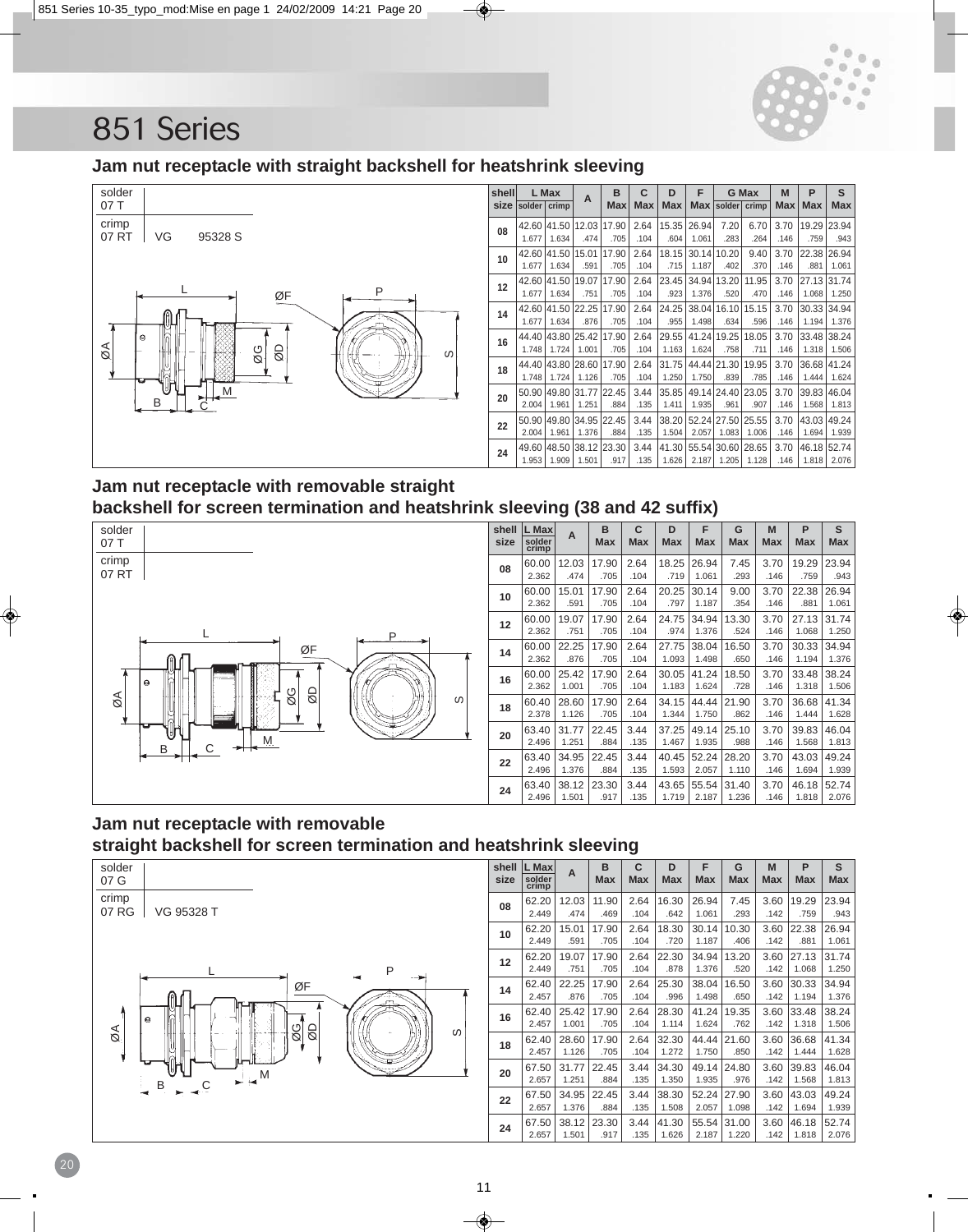

## **Square flange receptacle not accepting backshell**



| shell |        | L Max | A     | B          | C          | D          | E     | F          | J    |
|-------|--------|-------|-------|------------|------------|------------|-------|------------|------|
| size  | solder | crimp |       | <b>Max</b> | <b>Max</b> | <b>Max</b> |       | <b>Max</b> |      |
| 08    | 25.18  | 32.35 | 12.03 | 11.70      | 1.32       | 10.84      | 15.09 | 20.99      | 3.13 |
|       | .991   | 1.274 | .474  | .461       | .052       | .427       | .594  | .826       | .123 |
| 10    | 25.10  | 32.35 | 15.01 | 11.70      | 1.32       | 13.99      | 18.26 | 24.19      | 3.13 |
|       | .988   | 1.274 | .591  | .461       | .052       | .551       | .719  | .952       | .123 |
| 12    | 25.10  | 32.35 | 19.07 | 11.70      | 1.32       | 17.37      | 20.62 | 26.54      | 3.13 |
|       | .988   | 1.274 | .751  | .461       | .052       | .684       | .812  | 1.045      | .123 |
| 14    | 25.10  | 32.35 | 22.25 | 11.70      | 1.32       | 20.57      | 23.00 | 28.89      | 3.13 |
|       | .988   | 1.274 | .876  | .461       | .052       | .810       | .906  | 1.137      | .123 |
| 16    | 25.10  | 32.35 | 25.42 | 11.70      | 1.32       | 23.72      | 24.61 | 31.29      | 3.13 |
|       | .988   | 1.274 | 1.001 | .461       | .052       | .934       | .969  | 1.232      | .123 |
| 18    | 25.10  | 32.35 | 28.60 | 11.70      | 1.32       | 26.69      | 26.97 | 33.69      | 3.13 |
|       | .988   | 1.274 | 1.126 | .461       | .052       | 1.051      | 1.062 | 1.326      | .123 |
| 20    | 26.67  | 33.95 | 31.77 | 14.35      | 2.15       | 29.89      | 29.36 | 36.89      | 3.13 |
|       | 1.050  | 1.337 | 1.251 | .565       | .085       | 1.177      | 1.156 | 1.452      | .123 |
| 22    | 26.67  | 33.95 | 34.95 | 14.35      | 2.15       | 33.04      | 31.75 | 39.99      | 3.13 |
|       | 1.050  | 1.337 | 1.376 | .565       | .085       | 1.301      | 1.250 | 1.574      | .123 |
| 24    | 26.67  | 33.95 | 38.12 | 15.20      | 2.15       | 36.24      | 34.92 | 43.15      | 3.81 |
|       | 1.050  | 1.337 | 1.501 | .598       | .085       | 1.427      | 1.375 | 1.699      | .150 |

## **Jam nut receptacle not accepting backshell**

| solder<br>HE 301 B 07 A<br>07 A      | shell<br>size   | L Max<br>solder | A              | B<br>Max      | C<br><b>Max</b> | F<br>Max       | P<br><b>Max</b> | S<br>Max       |
|--------------------------------------|-----------------|-----------------|----------------|---------------|-----------------|----------------|-----------------|----------------|
|                                      | 08              | 25.18<br>.991   | 12.03<br>.474  | 17.90<br>.705 | 2.64<br>.104    | 26.94<br>1.061 | 19.29<br>.759   | 23.94<br>.943  |
|                                      | 10 <sup>1</sup> | 25.10<br>.988   | 15.01<br>.591  | 17.90<br>.705 | 2.64<br>.104    | 30.14<br>1.187 | 22.38<br>.881   | 26.94<br>1.061 |
| P                                    | 12              | 25.10<br>.988   | 19.07<br>.751  | 17.90<br>.705 | 2.64<br>.104    | 34.94<br>1.376 | 27.13<br>1.068  | 31.74<br>1.250 |
|                                      | 14              | 25.10<br>.988   | 22.25<br>.876  | 17.90<br>.705 | 2.64<br>.104    | 38.04<br>1.498 | 30.33<br>1.194  | 34.94<br>1.376 |
| h<br>0                               | 16              | 25.10<br>.988   | 25.42<br>1.001 | 17.90<br>.705 | 2.64<br>.104    | 41.24<br>1.624 | 33.48<br>1.318  | 38.24<br>1.506 |
| $\mathbb{Z}$<br>w<br>carrier of<br>Ù | 18              | 25.10<br>.988   | 28.60<br>1.126 | 17.90<br>.705 | 2.64<br>.104    | 44.44<br>1.750 | 36.68<br>1.444  | 41.34<br>1.628 |
| ιπ<br>øF                             | 20              | 26.67<br>1.050  | 31.77<br>1.251 | 22.45<br>.884 | 3.44<br>.135    | 49.14<br>1.935 | 39.83<br>1.568  | 46.04<br>1.813 |
| С<br>B                               | 22              | 26.67<br>1.050  | 34.95<br>1.376 | 22.45<br>.884 | 3.44<br>.135    | 52.24<br>2.057 | 43.03<br>1.694  | 49.24<br>1.939 |
|                                      | 24              | 26.67<br>1.050  | 38.12<br>1.501 | 23.30<br>.917 | 3.44<br>.135    | 55.54<br>2.187 | 46.18<br>1.818  | 52.74<br>2.076 |

## **Cable connecting receptacle with backnut**

| solder                                    |                          |              | shell |                | L Max          | $\overline{A}$ | B             | C            | D              | F              | P              |
|-------------------------------------------|--------------------------|--------------|-------|----------------|----------------|----------------|---------------|--------------|----------------|----------------|----------------|
| HE 301 B 01 E<br>01 E<br><b>MS 3111 E</b> |                          |              | size  | solder         | crimp          |                | Max           | <b>Max</b>   | <b>Max</b>     | <b>Max</b>     | Max            |
| crimp                                     |                          |              | 08    | 32.70<br>1.287 | 32.00<br>1.260 | 12.03<br>.474  | 10.60<br>.417 | 2.10<br>.083 | 13.50<br>.531  | 24.24<br>.954  | 20.99<br>.826  |
| HE 301 B 01 R<br>01 R<br>MS 3121 E        |                          |              | 10    | 32.70<br>1.287 | 32.00<br>1.260 | 15.01<br>.591  | 10.60<br>.417 | 2.10<br>.083 | 16.70<br>.657  | 27.44<br>1.080 | 24.19<br>.952  |
|                                           |                          |              | 12    | 32.70<br>1.287 | 32.00<br>1.260 | 19.07<br>.751  | 10.60<br>.417 | 2.10<br>.083 | 19.90<br>.783  | 29.79<br>1.173 | 26.54<br>1.045 |
|                                           |                          | P            | 14    | 32.70<br>1.287 | 32.00<br>1.260 | 22.25<br>.876  | 10.60<br>.417 | 2.10<br>.083 | 23.40<br>.921  | 32.10<br>1.264 | 28.89<br>1.137 |
| Ë                                         |                          |              | 16    | 32.70<br>1.287 | 32.00<br>1.260 | 25.42<br>1.001 | 10.60<br>.417 | 2.10<br>.083 | 26.60<br>1.047 | 34.59<br>1.362 | 31.29<br>1.232 |
| 0<br>$\frac{1}{\beta}$                    | $\overline{\mathcal{O}}$ | And a series | 18    | 32.70<br>1.287 | 32.00<br>1.260 | 28.60<br>1.126 | 10.60<br>.417 | 2.10<br>.083 | 29.50<br>1.161 | 36.94<br>1.454 | 33.69<br>1.326 |
| υ                                         |                          |              | 20    | 34.50<br>1.358 | 33.40<br>1.315 | 31.77<br>1.251 | 13.85<br>.545 | 2.65<br>.104 | 32.70<br>1.287 | 40.14<br>1.580 | 36.89<br>1.452 |
| B                                         |                          | øF           | 22    | 34.50<br>1.358 | 33.40<br>1.315 | 34.95<br>1.376 | 13.85<br>.545 | 2.65<br>.104 | 36.00<br>1.417 | 43.24<br>1.702 | 40.00<br>1.575 |
|                                           |                          |              | 24    | 34.50<br>1.358 | 33.40<br>1.315 | 38.12<br>1.501 | 14.70<br>.579 | 2.65<br>.104 | 39.10<br>1.539 | 46.44<br>1.828 | 43.29<br>1.704 |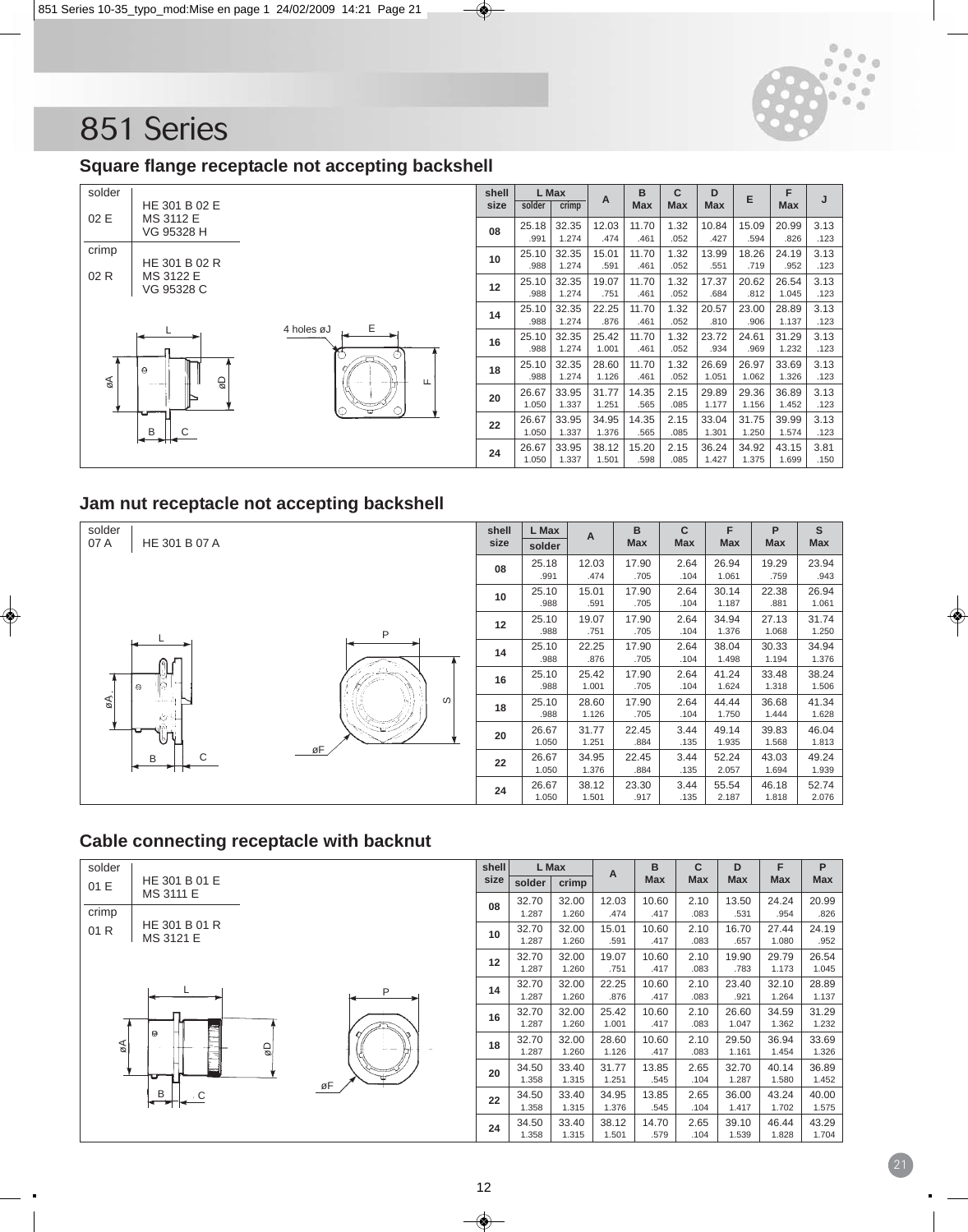

### **Cable connecting receptacle with straight cable clamp**

| solder |                                     | shell |                | L Max          | A              | B             | C            | D              | F              | G                   | P                       |
|--------|-------------------------------------|-------|----------------|----------------|----------------|---------------|--------------|----------------|----------------|---------------------|-------------------------|
| 01 EC  | HE 301 B 01 EC<br>MS 3111 F         | size  | solder         | crimp          |                | <b>Max</b>    | Max          | Max            | <b>Max</b>     | <b>Max</b>          | Max                     |
| 01 AC  | HE 301 B 01 AC                      | 08    | 48.00<br>1.890 | 47.30<br>1.862 | 12.03<br>.474  | 10.60<br>.417 | 2.10<br>.083 | 19.90<br>.783  | 24.24<br>.954  | 3.50<br>.138        | 20.99<br>.826           |
| crimp  | HE 301 B 01 RC                      | 10    | 48.00<br>1.890 | 47.30<br>1.862 | 15.01<br>.591  | 10.60<br>.417 | 2.10<br>.083 | 21.50<br>.846  | 27.44<br>1.080 | 5.00<br>.197        | 24.19<br>.952           |
| 01 RC  | MS 3121 F                           | 12    | 48.00<br>1.890 | 47.30<br>1.862 | 19.07<br>.751  | 10.60<br>.417 | 2.10<br>.083 | 25.00<br>.984  | 29.79<br>1.173 | 8.20<br>.323        | 26.54<br>1.045          |
|        | P                                   | 14    | 48.00<br>1.890 | 47.30<br>1.862 | 22.25<br>.876  | 10.60<br>.417 | 2.10<br>.083 | 27.80<br>1.094 | 32.10<br>1.264 | 10.00<br>.394       | 28.89<br>1.137          |
|        | ≪∟∂                                 | 16    | 51.00<br>2.008 | 50.50<br>1.988 | 25.42<br>1.001 | 10.60<br>.417 | 2.10<br>.083 | 29.40<br>1.157 | 34.59<br>1.362 | 13.00<br>.512       | 31.29<br>1.232          |
| øΑ     | 9<br>$\frac{1}{\sqrt{2}}$<br>$\Box$ | 18    | 51.00<br>2.008 | 50.50<br>1.988 | 28.60<br>1.126 | 10.60<br>.417 | 2.10<br>.083 | 35.30<br>1.390 | 36.94<br>1.454 | 16.00<br>.630       | 33.69<br>1.326          |
|        |                                     | 20    | 53.00<br>2.087 | 51.50<br>2.028 | 31.77<br>1.251 | 13.85<br>.545 | 2.65<br>.104 | 35.30<br>1.390 | 40.14<br>1.580 | 16.00<br>.630       | 36.89<br>1.452          |
|        | В<br>øF                             | 22    | 53.00<br>2.087 | 51.50<br>2.028 | 34.95<br>1.376 | 13.85<br>.545 | 2.65<br>.104 | 41.10<br>1.618 | 43.24<br>1.702 | 19.30 40.00<br>.760 | 1.575                   |
|        |                                     | 24    | 53.00<br>2.087 | 51.50<br>2.028 | 38.12<br>1.501 | 14.70<br>.579 | 2.65<br>.104 | 42.40<br>1.669 | 46.44<br>1.828 | 20.60               | 43.29<br>$.811$   1.704 |

### **Cable connecting receptacle with straight backshell for potting**



## **Cable connecting receptacle with straight adapter**

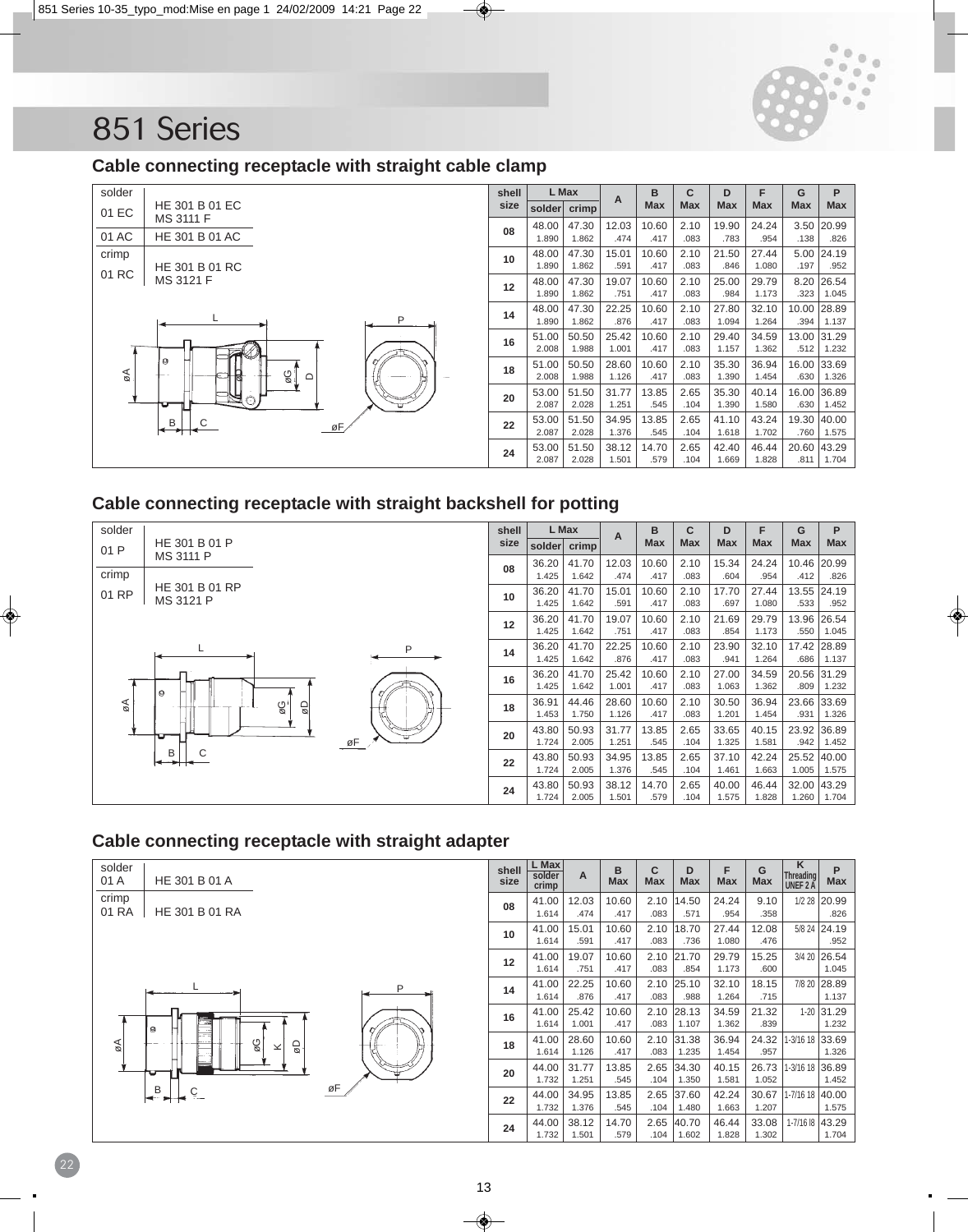

### **Cable connecting receptacle with straight backshell for heatshrink sleeving**



#### **Cable connecting receptacle with removable straight backshell for heatshrink sleeving**



#### **Cable connecting receptacle with removable straight backshell for screen termination and heatshrink sleeving (38 and 42 suffix)**



| shell<br>size | L Max<br>solder<br>crimp | A     | B<br><b>Max</b> | C<br><b>Max</b> | D<br><b>Max</b> | F<br><b>Max</b> | G<br><b>Max</b> | M<br><b>Max</b> | P<br><b>Max</b> |
|---------------|--------------------------|-------|-----------------|-----------------|-----------------|-----------------|-----------------|-----------------|-----------------|
| 08            | 51.60                    | 12.03 | 10.60           | 2.10            | 18.25           | 24.24           | 7.45            | 3.70            | 20.99           |
|               | 2.031                    | .474  | .417            | .083            | .719            | .954            | .293            | .146            | .826            |
| 10            | 51.60                    | 15.01 | 10.60           | 2.10            | 20.25           | 27.44           | 9.00            | 3.70            | 24.19           |
|               | 2.031                    | .591  | .417            | .083            | .797            | 1.080           | .354            | .146            | .952            |
| 12            | 51.60                    | 19.07 | 10.60           | 2.10            | 24.75           | 29.79           | 13.30           | 3.70            | 26.54           |
|               | 2.031                    | .751  | .417            | .083            | .974            | 1.173           | .524            | .146            | 1.045           |
| 14            | 51.60                    | 22.25 | 10.60           | 2.10            | 27.75           | 32.10           | 16.50           | 3.70            | 28.89           |
|               | 2.031                    | .876  | .417            | .083            | 1.093           | 1.264           | .650            | .146            | 1.137           |
| 16            | 51.60                    | 25.42 | 10.60           | 2.10            | 30.05           | 34.59           | 18.50           | 3.70            | 31.29           |
|               | 2.031                    | 1.001 | .417            | .083            | 1.183           | 1.362           | .728            | .146            | 1.232           |
| 18            | 52.00                    | 28.60 | 10.60           | 2.10            | 34.15           | 36.94           | 21.90           | 3.70            | 33.69           |
|               | 2.047                    | 1.126 | .417            | .083            | 1.344           | 1.454           | .862            | .146            | 1.326           |
| 20            | 55.10                    | 31.77 | 13.85           | 2.65            | 37.25           | 40.15           | 25.10           | 3.70            | 36.89           |
|               | 2.169                    | 1.251 | .545            | .104            | 1.467           | 1.581           | .988            | .146            | 1.452           |
| 22            | 55.10                    | 34.95 | 13.85           | 2.65            | 40.45           | 42.24           | 28.20           | 3.70            | 40.00           |
|               | 2.169                    | 1.376 | .545            | .104            | 1.593           | 1.663           | 1.110           | .146            | 1.575           |
| 24            | 55.10                    | 38.12 | 14.70           | 2.65            | 43.65           | 46.44           | 31.40           | 3.70            | 43.29           |
|               | 2.169                    | 1.501 | .579            | .104            | 1.719           | 1.828           | 1.236           | .146            | 1.704           |

1.128 | 1.732 | 1.677 | 1.501 | 1.626 | 1.628 | 1.732 | 1.677 | 1.501 | 1.732 | 1.677 | 1.501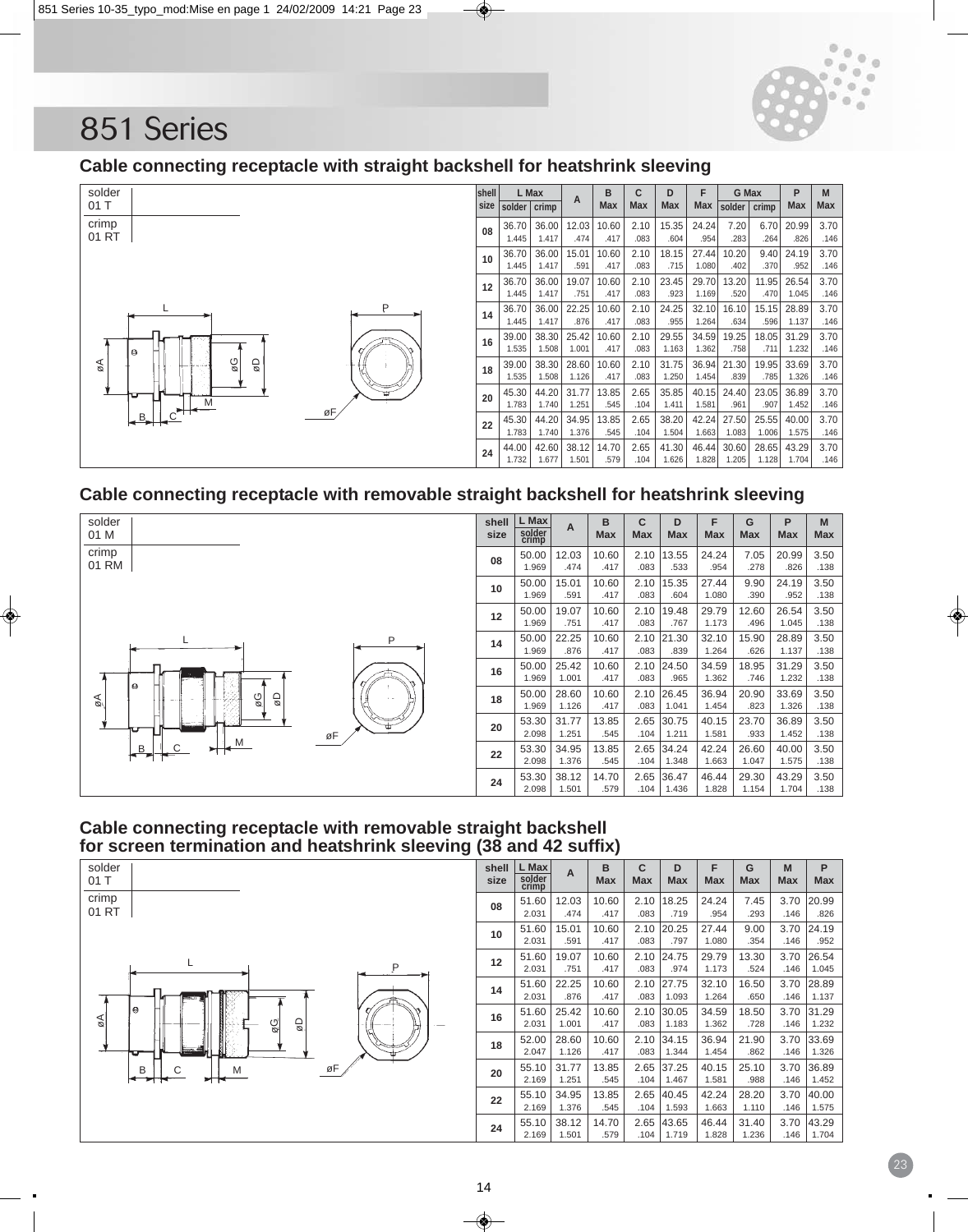![](_page_14_Picture_0.jpeg)

#### **Cable connecting receptacle with removable straight backshell for screen termination and heatshrink sleeving**

![](_page_14_Figure_3.jpeg)

| shell<br>size | L Max<br>solder<br>crimp | A     | в<br><b>Max</b> | С<br><b>Max</b> | D<br><b>Max</b> | F<br><b>Max</b> | G<br><b>Max</b> | M<br><b>Max</b> | P<br><b>Max</b> |
|---------------|--------------------------|-------|-----------------|-----------------|-----------------|-----------------|-----------------|-----------------|-----------------|
| 08            | 54.00                    | 12.03 | 10.60           | 2.10            | 16.30           | 24.24           | 7.45            | 3.60            | 20.99           |
|               | 2.126                    | .474  | .417            | .083            | .642            | .954            | .293            | .142            | .826            |
| 10            | 54.00                    | 15.01 | 10.60           | 2.10            | 18.30           | 27.44           | 10.30           | 3.60            | 24.19           |
|               | 2.126                    | .591  | .417            | .083            | .720            | 1.080           | .406            | .142            | .952            |
| 12            | 54.00                    | 19.07 | 10.60           | 2.10            | 22.30           | 29.79           | 13.20           | 3.60            | 26.54           |
|               | 2.126                    | .751  | .417            | .083            | .878            | 1.173           | .520            | .142            | 1.045           |
| 14            | 54.00                    | 22.25 | 10.60           | 2.10            | 25.30           | 32.10           | 16.50           | 3.60            | 28.89           |
|               | 2.126                    | .876  | .417            | .083            | .996            | 1.264           | .650            | .142            | 1.137           |
| 16            | 54.00                    | 25.42 | 10.60           | 2.10            | 28.30           | 34.59           | 19.35           | 3.60            | 31.29           |
|               | 2.126                    | 1.001 | .417            | .083            | 1.114           | 1.362           | .762            | .142            | 1.232           |
| 18            | 54.00                    | 28.60 | 10.60           | 2.10            | 32.30           | 36.94           | 21.60           | 3.60            | 33.69           |
|               | 2.126                    | 1.126 | .417            | .083            | 1.272           | 1.454           | .850            | .142            | 1.326           |
| 20            | 59.30                    | 31.77 | 13.85           | 2.65            | 34.30           | 40.15           | 24.80           | 3.60            | 36.89           |
|               | 2.335                    | 1.251 | .545            | .104            | 1.350           | 1.581           | .976            | .142            | 1.452           |
| 22            | 59.30                    | 34.95 | 13.85           | 2.65            | 38.30           | 42.24           | 27.90           | 3.60            | 40.00           |
|               | 2.335                    | 1.376 | .545            | .104            | 1.508           | 1.663           | 1.098           | .142            | 1.575           |
| 24            | 59.30                    | 38.12 | 14.70           | 2.65            | 41.30           | 46.44           | 31.00           | 3.60            | 43.29           |
|               | 2.335                    | 1.501 | .579            | .104            | 1.626           | 1.828           | 1.220           | .142            | 1.704           |

## **Cable connecting receptacle with straight sealing gland backshell**

![](_page_14_Figure_6.jpeg)

## **Cable connecting receptacle with straight sealing gland and cable clamp backshell**

![](_page_14_Figure_8.jpeg)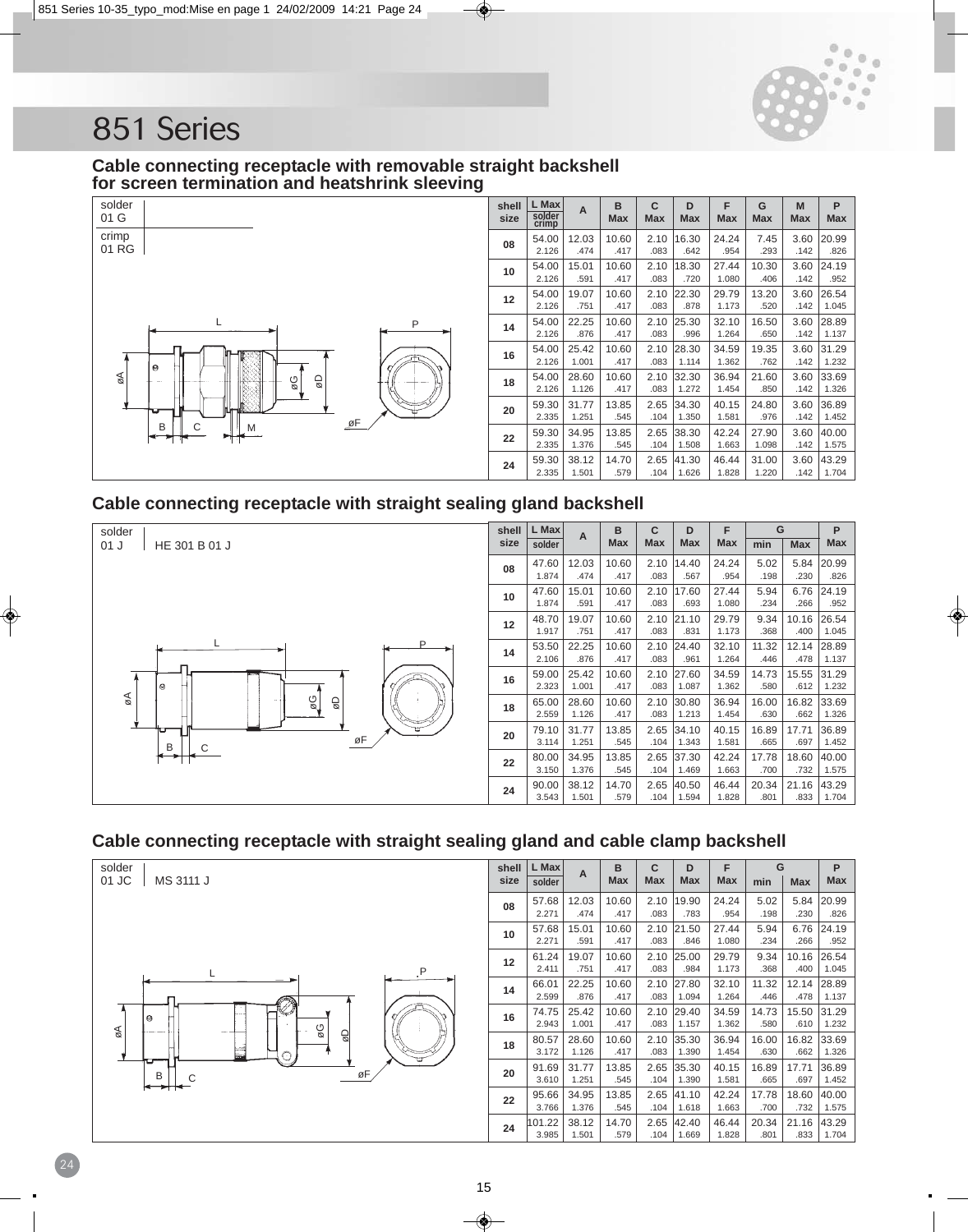![](_page_15_Picture_0.jpeg)

# **Plug with backnut**

| solder |               |              |    | shell size |        | L Max | A          | D     |
|--------|---------------|--------------|----|------------|--------|-------|------------|-------|
| 06 E   | HE 301 B 06 E |              |    |            | solder | crimp | <b>Max</b> | Max   |
|        | MS 3116 E     |              |    | 08         | 32.54  | 32.00 | 19.05      | 13.50 |
| crimp  |               |              |    |            | 1.281  | 1.260 | .750       | .531  |
| 06 R   | HE 301 B 06 R |              |    | 10         | 32.54  | 32.00 | 21.80      | 16.70 |
|        | MS 3126 E     |              |    |            | 1.281  | 1.260 | .858       | .657  |
|        |               |              |    | 12         | 32.54  | 32.00 | 26.15      | 19.90 |
|        |               |              |    |            | 1.281  | 1.260 | 1.030      | .783  |
|        |               |              | øA | 14         | 32.54  | 32.00 | 29.35      | 23.40 |
|        |               |              |    |            | 1.281  | 1.260 | 1.156      | .921  |
|        |               |              |    | 16         | 32.54  | 32.00 | 32.50      | 26.60 |
|        | $\Theta$      |              |    |            | 1.281  | 1.260 | 1.280      | 1.047 |
|        |               |              |    | 18         | 32.54  | 32.00 | 35.30      | 29.60 |
|        |               | $\mathsf{Q}$ |    |            | 1.281  | 1.260 | 1.390      | 1.165 |
|        |               |              |    | 20         | 33.30  | 32.10 | 38.85      | 32.70 |
|        |               |              |    |            | 1.311  | 1.264 | 1.530      | 1.287 |
|        |               |              |    | 22         | 33.30  | 32.10 | 42.05      | 36.00 |
|        |               |              |    |            | 1.311  | 1.264 | 1.656      | 1.417 |
|        |               |              |    | 24         | 33.30  | 32.10 | 45.10      | 39.10 |
|        |               |              |    |            | 1.311  | 1.264 | 1.776      | 1.539 |

# **Plug with straight cable clamp**

| solder |                |        | shell size |        | L Max | Α          | D          | G     |
|--------|----------------|--------|------------|--------|-------|------------|------------|-------|
| 06 EC  | HE 301 B 06 EC |        |            | solder | crimp | <b>Max</b> | <b>Max</b> |       |
|        | MS 3116 F      |        | 08         | 48.00  | 47.30 | 19.05      | 19.90      | 3.50  |
| 06 AC  | HE 301 B 06 AC |        |            | 1.890  | 1.862 | .750       | .783       | .138  |
| crimp  |                |        | 10         | 48.00  | 47.30 | 21.80      | 21.50      | 5.00  |
|        | HE 301 B 06 RC |        |            | 1.890  | 1.862 | .858       | .846       | .197  |
| 06 RC  | MS 3126 F      |        | 12         | 48.00  | 47.30 | 26.15      | 25.00      | 8.20  |
|        | VG 95328 K     |        |            | 1.890  | 1.862 | 1.030      | .984       | .323  |
|        |                |        | 14         | 48.00  | 47.30 | 29.35      | 27.80      | 10.00 |
|        |                |        |            | 1.890  | 1.862 | 1.156      | 1.094      | .394  |
|        |                | øA     | 16         | 51.00  | 50.50 | 32.50      | 29.40      | 13.00 |
|        |                |        |            | 2.008  | 1.988 | 1.280      | 1.157      | .512  |
|        | ₩<br>еľ        |        | 18         | 51.00  | 50.50 | 35.30      | 35.30      | 16.00 |
|        | ΘØ             |        |            | 2.008  | 1.988 | 1.390      | 1.390      | .630  |
|        |                | $\Box$ | 20         | 52.00  | 50.20 | 38.85      | 35.30      | 16.00 |
|        |                |        |            | 2.047  | 1.976 | 1.530      | 1.390      | .630  |
|        | ندة            |        | 22         | 52.00  | 50.20 | 42.05      | 41.10      | 19.30 |
|        |                |        |            | 2.047  | 1.976 | 1.656      | 1.618      | .760  |
|        |                |        | 24         | 52.00  | 50.20 | 45.10      | 42.40      | 20.60 |
|        |                |        |            | 2.047  | 1.976 | 1.776      | 1.669      | .811  |

# **Plug with straight backshell for potting**

| solder |                             |          |    | shell size |        | L Max | A          | D          | G          |
|--------|-----------------------------|----------|----|------------|--------|-------|------------|------------|------------|
| 06 P   | HE 301 B 06 P               |          |    |            | solder | crimp | <b>Max</b> | <b>Max</b> | <b>Max</b> |
|        | MS 3116 P                   |          |    | 08         | 36.20  | 42.10 | 19.05      | 15.34      | 10.46      |
| crimp  |                             |          |    |            | 1.425  | 1.657 | .750       | .604       | .412       |
| 06 RP  | HE 301 B 06 RP<br>MS 3126 P |          |    | 10         | 36.20  | 42.10 | 21.80      | 17.70      | 13.55      |
|        |                             |          |    |            | 1.425  | 1.657 | .858       | .697       | .533       |
|        |                             |          |    | 12         | 36.20  | 42.10 | 26.15      | 21.69      | 13.96      |
|        |                             |          |    |            | 1.425  | 1.657 | 1.030      | .854       | .550       |
|        |                             |          | øA | 14         | 36.20  | 42.10 | 29.35      | 23.90      | 17.42      |
|        |                             |          |    |            | 1.425  | 1.657 | 1.156      | .941       | .686       |
|        |                             |          |    | 16         | 36.20  | 42.10 | 32.50      | 27.00      | 20.56      |
|        | Θ                           |          |    |            | 1.425  | 1.657 | 1.280      | 1.063      | .809       |
|        |                             | Οg<br>9D |    | 18         | 37.70  | 45.40 | 35.30      | 30.50      | 23.66      |
|        |                             |          |    |            | 1.484  | 1.787 | 1.390      | 1.201      | .931       |
|        |                             |          |    | 20         | 42.40  | 50.00 | 38.85      | 33.65      | 23.92      |
|        |                             |          |    |            | 1.669  | 1.969 | 1.530      | 1.325      | .942       |
|        |                             |          |    | 22         | 42.40  | 50.00 | 42.05      | 37.10      | 25.52      |
|        |                             |          |    |            | 1.669  | 1.969 | 1.656      | 1.461      | 1.005      |
|        |                             |          |    |            | 42.85  | 50.00 | 45.10      | 40.00      | 32.00      |
|        |                             |          |    | 24         | 1.687  | 1.969 | 1.776      | 1.575      | 1.260      |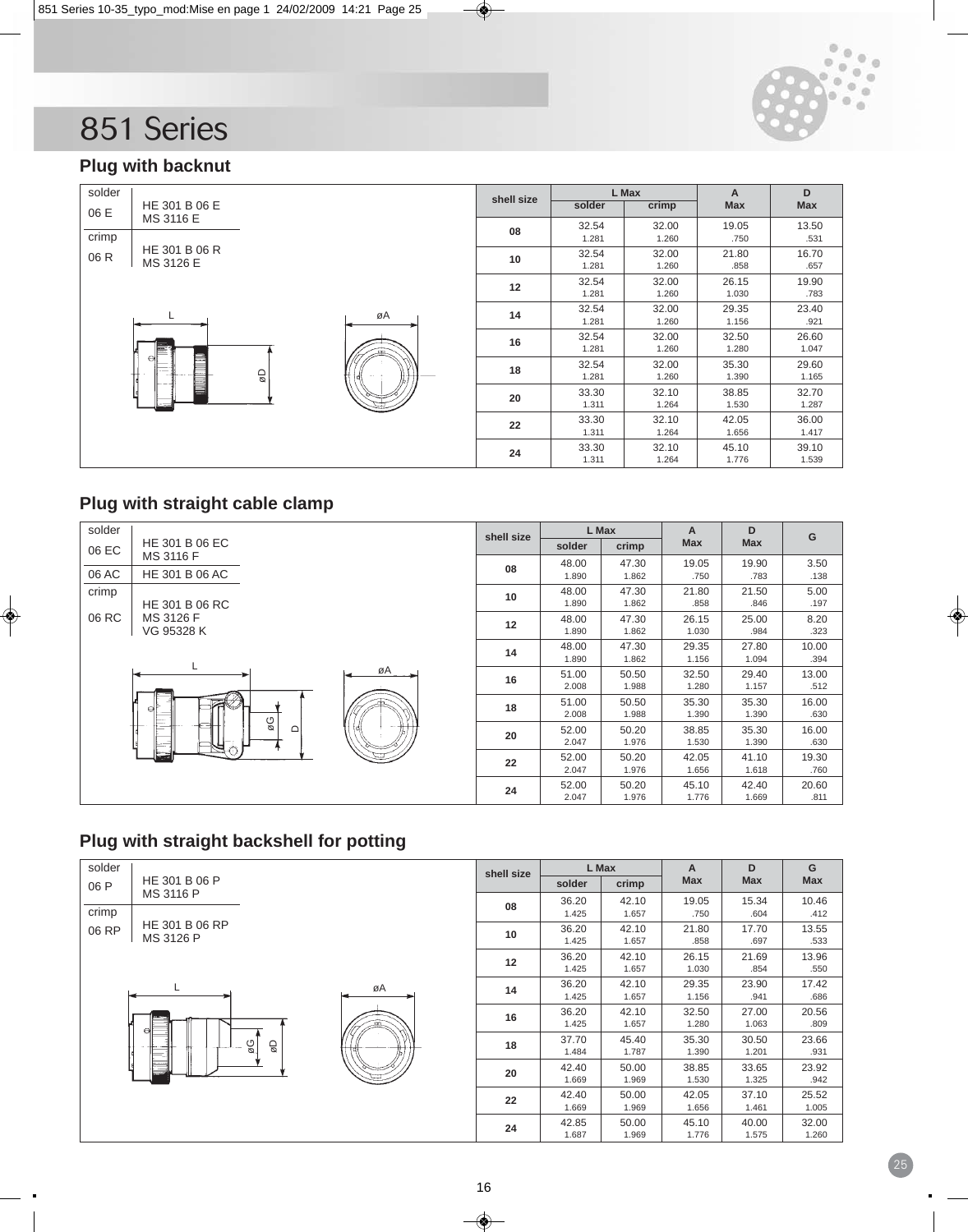![](_page_16_Picture_0.jpeg)

# **Plug with straight adapter**

| solder |                                     | shell size |        | L Max | A          | D          | G          | K                  |
|--------|-------------------------------------|------------|--------|-------|------------|------------|------------|--------------------|
| 06 A   | HE 301 B 06 A                       |            | solder | crimp | <b>Max</b> | <b>Max</b> | <b>Max</b> | Threading UNEF 2 A |
| crimp  |                                     | 08         | 41.00  | 41.00 | 19.05      | 14.50      | 9.10       | 1/228              |
| 06 RA  | HE 301 B 06 RA                      |            | 1.614  | 1.614 | .750       | .571       | .358       |                    |
|        |                                     | 10         | 41.00  | 41.00 | 21.80      | 18.70      | 12.08      | 5/8 24             |
|        |                                     |            | 1.614  | 1.614 | .858       | .736       | .476       |                    |
|        |                                     | 12         | 41.00  | 41.00 | 26.15      | 21.70      | 15.25      | 3/420              |
|        | L<br>ØA                             |            | 1.614  | 1.614 | 1.030      | .854       | .600       |                    |
|        |                                     | 14         | 41.00  | 41.00 | 29.35      | 25.10      | 18.15      | 7/8 20             |
|        |                                     |            | 1.614  | 1.614 | 1.156      | .988       | .715       |                    |
|        | æ<br>⊖                              | 16         | 41.00  | 41.00 | 32.50      | 28.13      | 21.32      | $1 - 20$           |
|        | $\overline{\omega}$<br>ØG<br>$\leq$ |            | 1.614  | 1.614 | 1.280      | 1.107      | .839       |                    |
|        | ⊫                                   | 18         | 41.00  | 41.00 | 35.30      | 31.38      | 24.32      | $1 - 3/16$ 18      |
|        |                                     |            | 1.614  | 1.614 | 1.390      | 1.235      | .957       |                    |
|        |                                     | 20         | 44.00  | 43.30 | 38.85      | 34.30      | 26.73      | $1 - 3/16$ 18      |
|        |                                     |            | 1.732  | 1.705 | 1.530      | 1.350      | 1.052      |                    |
|        |                                     | 22         | 44.00  | 43.30 | 42.05      | 37.60      | 30.67      | $1 - 7/16$ 18      |
|        |                                     |            | 1.732  | 1.705 | 1.656      | 1.480      | 1.207      |                    |
|        |                                     | 24         | 44.00  | 43.50 | 45.10      | 40.70      | 33.08      | $1 - 7/16$ 18      |
|        |                                     |            | 1.732  | 1.713 | 1.776      | 1.602      | 1.302      |                    |

## **Plug with straight backshell for heatshrink sleeving**

![](_page_16_Figure_5.jpeg)

## **Plug with removable straight backshell for heatshrink sleeving**

![](_page_16_Figure_7.jpeg)

| shell size | L Max        | A          | D          | G          | M          |
|------------|--------------|------------|------------|------------|------------|
|            | solder/crimp | <b>Max</b> | <b>Max</b> | <b>Max</b> | <b>Max</b> |
| 08         | 50.00        | 19.05      | 13.55      | 7.05       | 3.50       |
|            | 1.969        | .750       | .533       | .278       | .138       |
| 10         | 50.00        | 21.80      | 15.35      | 9.90       | 3.50       |
|            | 1.969        | .858       | .604       | .390       | .138       |
| 12         | 50.00        | 26.15      | 19.48      | 12.60      | 3.50       |
|            | 1.969        | 1.030      | .767       | .496       | .138       |
| 14         | 50.00        | 29.35      | 21.30      | 15.90      | 3.50       |
|            | 1.969        | 1.156      | .839       | .626       | .138       |
| 16         | 50.00        | 32.50      | 24.50      | 18.95      | 3.50       |
|            | 1.969        | 1.280      | .965       | .746       | .138       |
| 18         | 50.00        | 35.30      | 26.45      | 20.90      | 3.50       |
|            | 1.969        | 1.390      | 1.041      | .823       | .138       |
| 20         | 52.00        | 38.85      | 30.73      | 23.70      | 3.50       |
|            | 2.047        | 1.530      | 1.210      | .933       | .138       |
|            | 52.00        | 42.05      | 34.24      | 26.60      | 3.50       |
| 22         | 2.047        | 1.656      | 1.348      | 1.047      | .138       |
|            | 52.00        | 45.10      | 36.47      | 29.30      | 3.50       |
| 24         | 2.047        | 1.776      | 1.436      | 1.154      | .138       |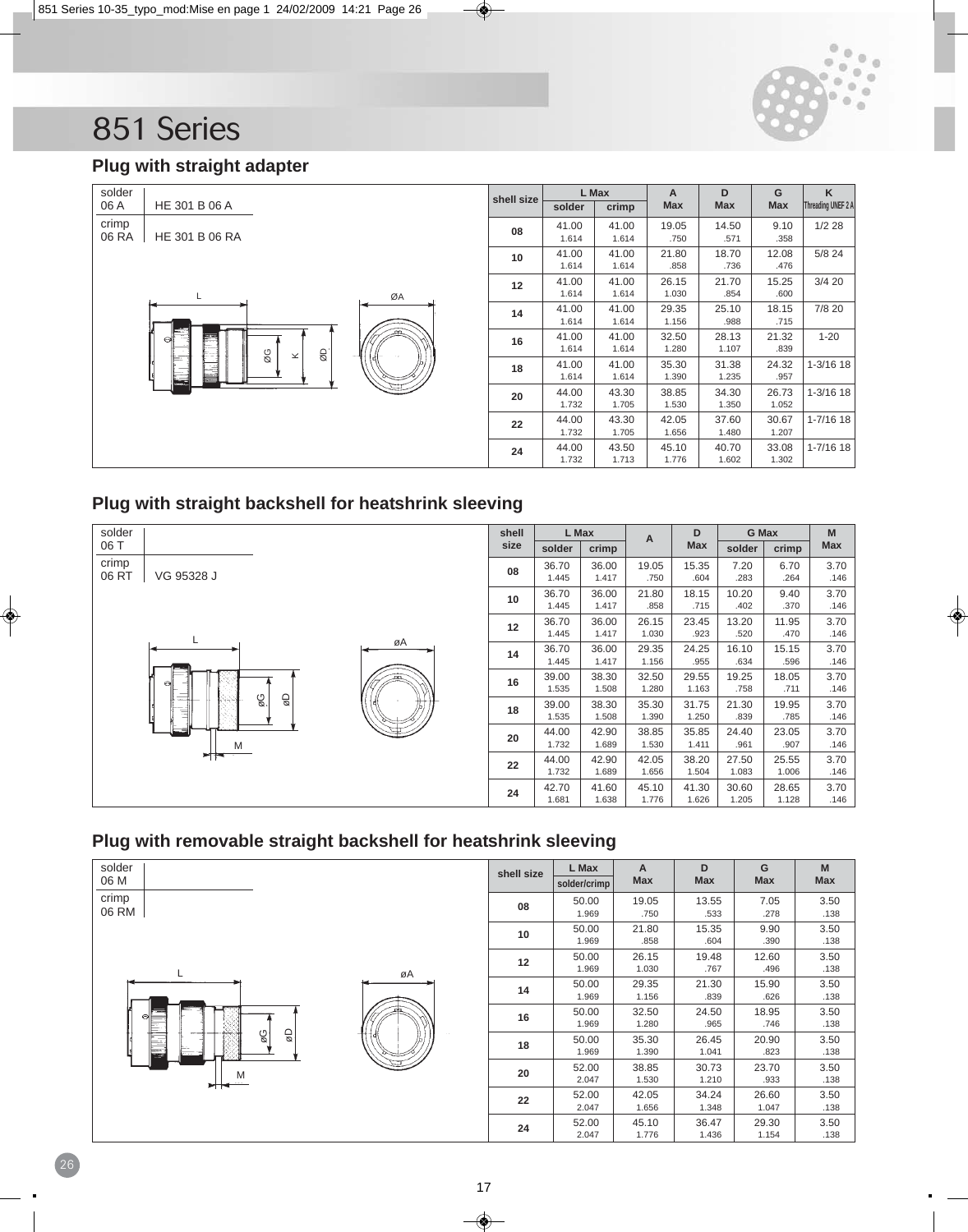![](_page_17_Picture_0.jpeg)

# **Plug with straight sealing gland backshell**

| solder                | shell size | L Max          | A              | D              |               | G             |
|-----------------------|------------|----------------|----------------|----------------|---------------|---------------|
| HE 301 B 06 J<br>06 J |            | solder         | Max            | <b>Max</b>     | min           | <b>Max</b>    |
|                       | 08         | 47.60<br>1.874 | 19.05<br>.750  | 14.40<br>.567  | 5.02<br>.198  | 5.84<br>.230  |
|                       | 10         | 47.60<br>1.874 | 21.80<br>.858  | 17.60<br>.693  | 5.94<br>.234  | 6.76<br>.266  |
|                       | 12         | 49.20<br>1.937 | 26.15<br>1.030 | 21.10<br>.831  | 9.34<br>.368  | 10.16<br>.400 |
| øA                    | 14         | 54.00<br>2.126 | 29.35<br>1.156 | 24.40<br>.961  | 11.32<br>.446 | 12.14<br>.478 |
| త≣                    | 16         | 59.60<br>2.346 | 32.50<br>1.280 | 27.60<br>1.087 | 14.73<br>.580 | 15.55<br>.612 |
| g<br>Ø<br>9g          | 18         | 65.60<br>2.583 | 35.30<br>1.390 | 30.80<br>1.213 | 16.00<br>.630 | 16.80<br>.661 |
|                       | 20         | 78.00<br>3.071 | 38.85<br>1.530 | 34.10<br>1.343 | 16.89<br>.665 | 17.71<br>.697 |
|                       | 22         | 79.50<br>3.130 | 42.05<br>1.656 | 37.30<br>1.469 | 17.78<br>.700 | 18.60<br>.732 |
|                       | 24         | 90.00<br>3.543 | 45.10<br>1.776 | 40.50<br>1.594 | 20.34<br>.801 | 21.16<br>.833 |

# **Plug with straight sealing gland and cable clamp backshell**

| solder             | shell size | L Max           | A              | D              | G             |               |
|--------------------|------------|-----------------|----------------|----------------|---------------|---------------|
| 06 JC<br>MS 3116 J |            | solder          | Max            | <b>Max</b>     | min           | Max           |
|                    | 08         | 57.68<br>2.271  | 19.05<br>.750  | 19.90<br>.783  | 5.02<br>.198  | 5.84<br>.230  |
|                    | 10         | 57.68<br>2.271  | 21.80<br>.858  | 21.50<br>.846  | 5.94<br>.234  | 6.76<br>.266  |
| øA                 | 12         | 61.24<br>2.411  | 26.15<br>1.030 | 25.00<br>.984  | 9.34<br>.368  | 10.16<br>.400 |
|                    | 14         | 66.01<br>2.599  | 29.35<br>1.156 | 27.80<br>1.094 | 11.32<br>.446 | 12.14<br>.478 |
| «<br>⊖<br>ΘØ       | 16         | 74.75<br>2.943  | 32.50<br>1.280 | 29.40<br>1.157 | 14.73<br>.580 | 15.50<br>.610 |
| 9D                 | 18         | 80.57<br>3.172  | 35.30<br>1.390 | 35.30<br>1.390 | 16.00<br>.630 | 16.82<br>.662 |
| د                  | 20         | 91.69<br>3.610  | 38.85<br>1.530 | 35.30<br>1.390 | 16.89<br>.665 | 17.71<br>.697 |
|                    | 22         | 95.66<br>3.766  | 42.05<br>1.656 | 41.10<br>1.618 | 17.78<br>.700 | 18.60<br>.732 |
|                    | 24         | 101.22<br>3.985 | 45.10<br>1.776 | 42.40<br>1.669 | 20.34<br>.801 | 21.16<br>.833 |

## **Plug with elbow cable clamp backshell**

| solder<br>08 EC<br>HE 301 B 08 EC | shell size | L Max<br>solder/crimp | A<br><b>Max</b> | D<br><b>Max</b> | G             | $\mathsf{R}$<br><b>Max</b> |
|-----------------------------------|------------|-----------------------|-----------------|-----------------|---------------|----------------------------|
| crimp<br>08 RC<br>HE 301 B 08 RC  | 08         | 50.10<br>1.972        | 19.05<br>.750   | 19.70<br>.776   | 3.50<br>.138  | 16.00<br>.630              |
|                                   | 10         | 52.60<br>2.071        | 21.80<br>.858   | 21.20<br>.835   | 5.00<br>.197  | 18.00<br>.709              |
| øA<br>L.                          | 12         | 54.90<br>2.161        | 26.15<br>1.030  | 24.20<br>.953   | 8.20<br>.323  | 19.50<br>.768              |
| 6I                                | 14         | 58.50<br>2.303        | 29.35<br>1.156  | 27.50<br>1.083  | 10.00<br>.394 | 22.00<br>.866              |
| $\overline{\phantom{a}}$          | 16         | 60.80<br>2.394        | 32.50<br>1.280  | 29.10<br>1.146  | 13.00<br>.512 | 23.50<br>.925              |
| $\simeq$<br>كانف                  | 18         | 65.00<br>2.559        | 35.30<br>1.390  | 35.70<br>1.406  | 16.00<br>.630 | 25.00<br>.984              |
| ę<br>C                            | 20         | 69.10<br>2.720        | 38.85<br>1.530  | 35.70<br>1.406  | 16.00<br>.630 | 26.50<br>1.043             |
| D<br>øG<br>$- - - -$              | 22         | 71.00<br>2.795        | 42.05<br>1.656  | 39.70<br>1.563  | 19.30<br>.760 | 28.00<br>1.102             |
|                                   | 24         | 75.50<br>2.972        | 45.10<br>1.776  | 43.50<br>1.713  | 20.60<br>.811 | 31.00<br>1.220             |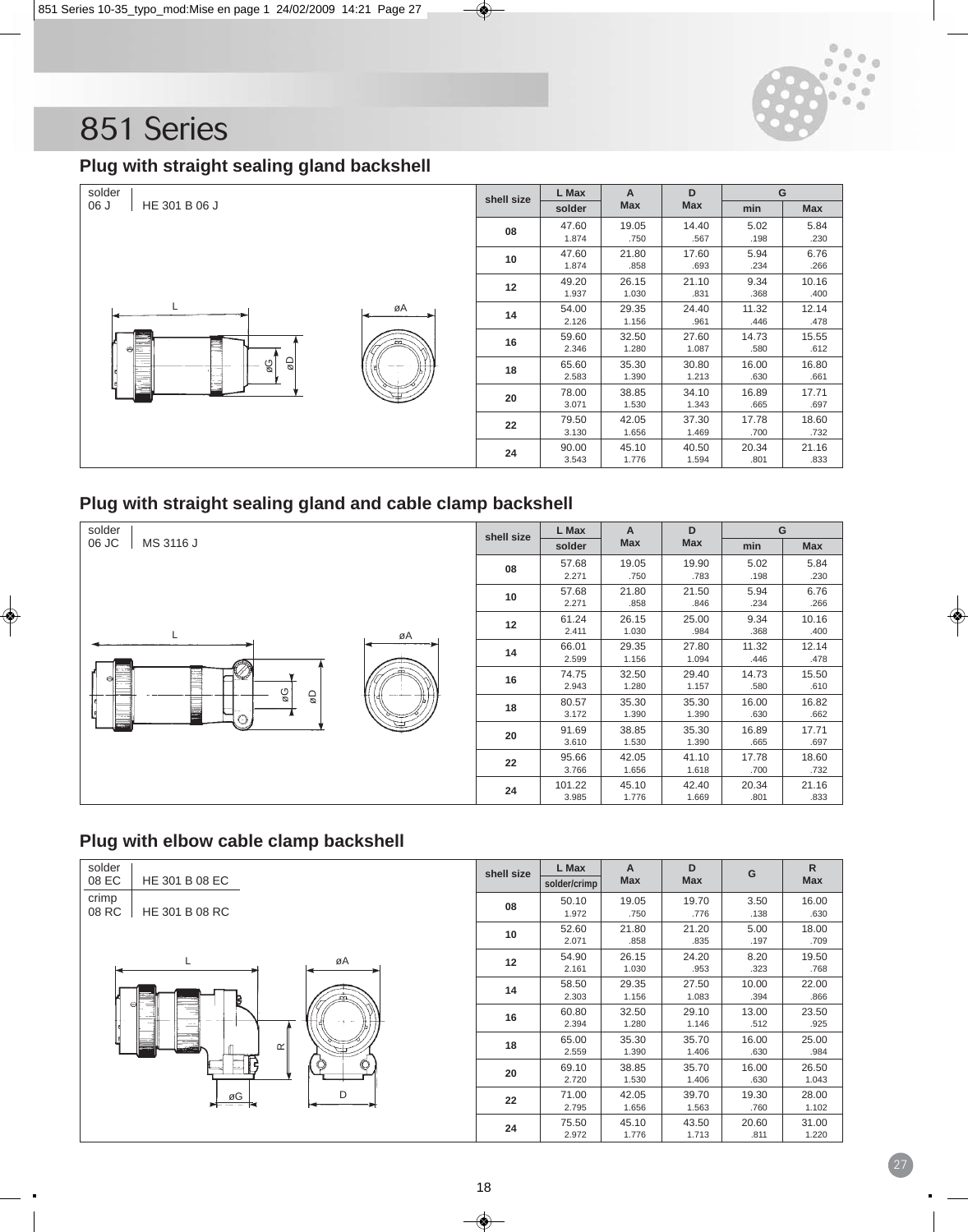28

![](_page_18_Picture_1.jpeg)

### **Screened plug with straight adapter**

![](_page_18_Figure_3.jpeg)

### **Screened plug with removable straight backshell for screen termination and heatshrink sleeving (38 and 42 suffix)**

![](_page_18_Figure_5.jpeg)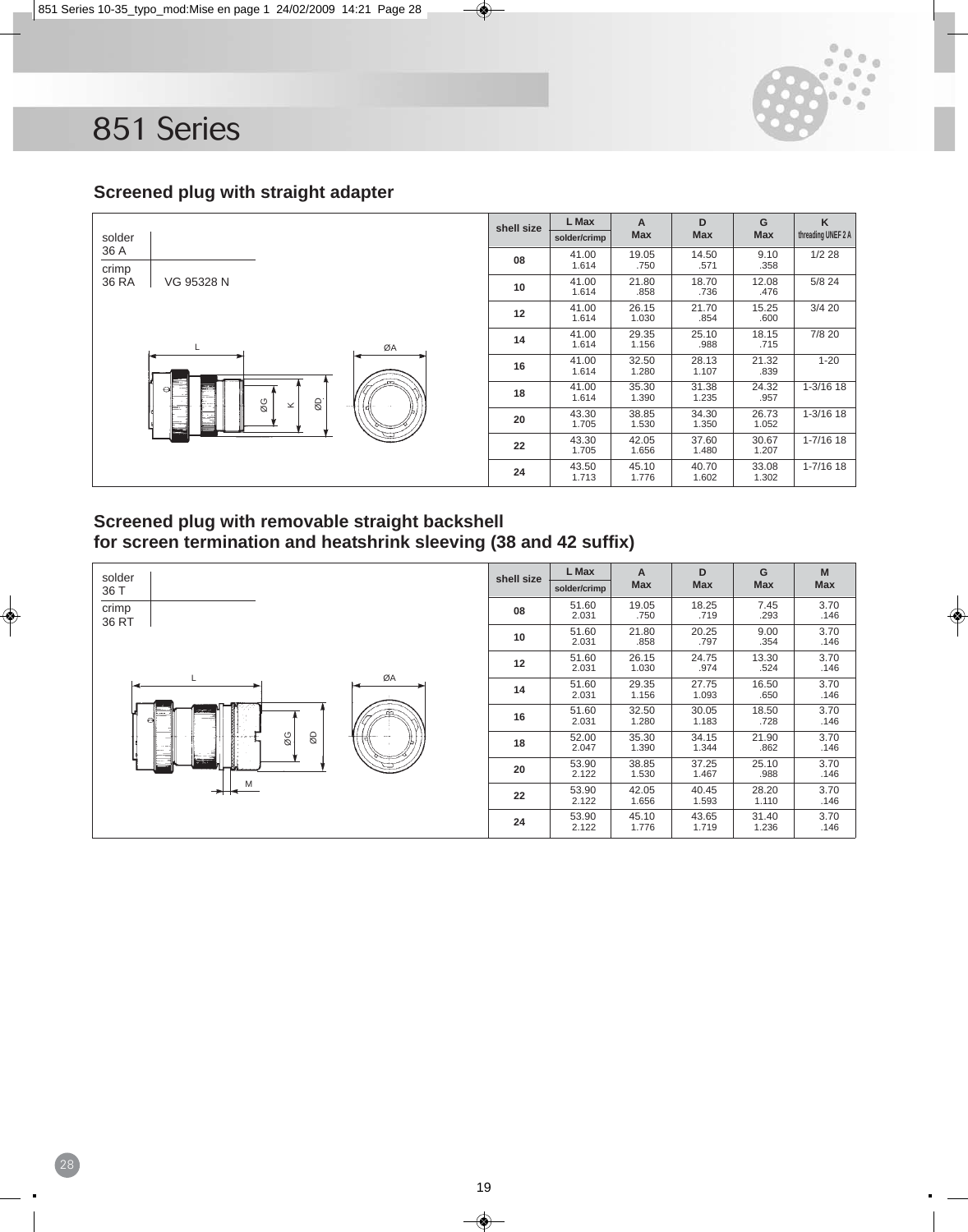![](_page_19_Picture_0.jpeg)

### **Screened plug with removable straight backshell for screen termination and heatshrink sleeving**

![](_page_19_Figure_3.jpeg)

| shell size | L Max        | A          |            | G          | M          |
|------------|--------------|------------|------------|------------|------------|
|            | solder/crimp | <b>Max</b> | <b>Max</b> | <b>Max</b> | <b>Max</b> |
| 08         | 54.00        | 19.05      | 16.30      | 7.45       | 3.60       |
|            | 2.126        | .750       | .642       | .293       | .142       |
| 10         | 54.00        | 21.80      | 18.30      | 10.30      | 3.60       |
|            | 2.126        | .858       | .720       | .406       | .142       |
| 12         | 54.00        | 26.15      | 22.30      | 13.20      | 3.60       |
|            | 2.126        | 1.030      | .878       | .520       | .142       |
| 14         | 54.00        | 29.35      | 25.30      | 16.50      | 3.60       |
|            | 2.126        | 1.156      | .996       | .650       | .142       |
| 16         | 54.00        | 32.50      | 28.30      | 19.35      | 3.60       |
|            | 2.126        | 1.280      | 1.114      | .762       | .142       |
| 18         | 54.00        | 35.30      | 32.30      | 21.60      | 3.60       |
|            | 2.126        | 1.390      | 1.272      | .850       | .142       |
| 20         | 58.00        | 38.85      | 34.30      | 24.80      | 3.60       |
|            | 2.283        | 1.530      | 1.350      | .976       | .142       |
| 22         | 58.00        | 42.05      | 38.30      | 27.90      | 3.60       |
|            | 2.283        | 1.656      | 1.508      | 1.098      | .142       |
| 24         | 58.00        | 45.10      | 41.30      | 31.00      | 3.60       |
|            | 2.283        | 1.776      | 1.626      | 1.220      | .142       |

### **Plug with straight adapter for electrical pitch access**

![](_page_19_Figure_6.jpeg)

| shell size | L Max<br>solder/crimp | A<br><b>Max</b> | B<br><b>Max</b> | C<br><b>Max</b> | D<br>threading PE |
|------------|-----------------------|-----------------|-----------------|-----------------|-------------------|
| 08         |                       |                 |                 |                 |                   |
| 10         |                       |                 |                 |                 |                   |
| 12         | 43.00<br>1.693        | 26.15<br>1.030  | 9.00<br>.354    | 24.80<br>.976   | 11                |
| 14         | 45.00<br>1.772        | 29.35<br>1.156  | 11.00<br>.433   | 28.80<br>1.134  | 16                |
| 16         | 45.00<br>1.772        | 32.50<br>1.280  | 11.00<br>.433   | 30.80<br>1.213  | 16                |
| 18         | 46.00<br>1.811        | 35.30<br>1.390  | 12.00<br>.472   | 40.80<br>1.606  | 21                |
| 20         | 46.50<br>1.831        | 38.85<br>1.530  | 12.00<br>.472   | 40.80<br>1.606  | 21                |
| 22         | 46.50<br>1.831        | 42.05<br>1.656  | 12.00<br>.472   | 40.80<br>1.606  | 21                |
| 24         | 65.50<br>2.579        | 45.10<br>1.776  | 31.40<br>1.236  | 45.00<br>1.772  | 29                |

### **Screened plug with lock finger and short backshell for screen termination and heatshrink sleeving**

![](_page_19_Figure_9.jpeg)

| shell<br>size | L Max<br>solder<br>crimp | A<br><b>Max</b> | D<br><b>Max</b> | н<br><b>Max</b> | G<br><b>Max</b> | E<br><b>Max</b> | M<br><b>Max</b> |
|---------------|--------------------------|-----------------|-----------------|-----------------|-----------------|-----------------|-----------------|
| 08            |                          | ٠               |                 | ٠               | ٠               |                 |                 |
| 10            |                          |                 |                 |                 |                 |                 |                 |
| 12            | 35.60<br>1.402           | 25.00<br>.984   | 22.50<br>.886   | 32.00<br>1.260  | 13.20<br>.520   | 19.50<br>.768   | 3.70<br>.146    |
| 14            | 35.60<br>1.402           | 29.00<br>1.142  | 25.50<br>1.004  | 32.00<br>1.260  | 16.10<br>.634   | 21.00<br>.827   | 3.70<br>.146    |
| 16            | 35.60<br>1.402           | 32.00<br>1.260  | 28.50<br>1.122  | 32.00<br>1.260  | 19.25<br>.758   | 22.50<br>.886   | 3.70<br>.146    |
| 18            |                          |                 |                 |                 | ٠               |                 |                 |
| 20            |                          |                 |                 |                 | ٠               |                 |                 |
| 22            |                          | -               |                 |                 | ٠               |                 |                 |
| 24            |                          |                 |                 |                 |                 |                 |                 |
|               |                          |                 |                 |                 |                 |                 |                 |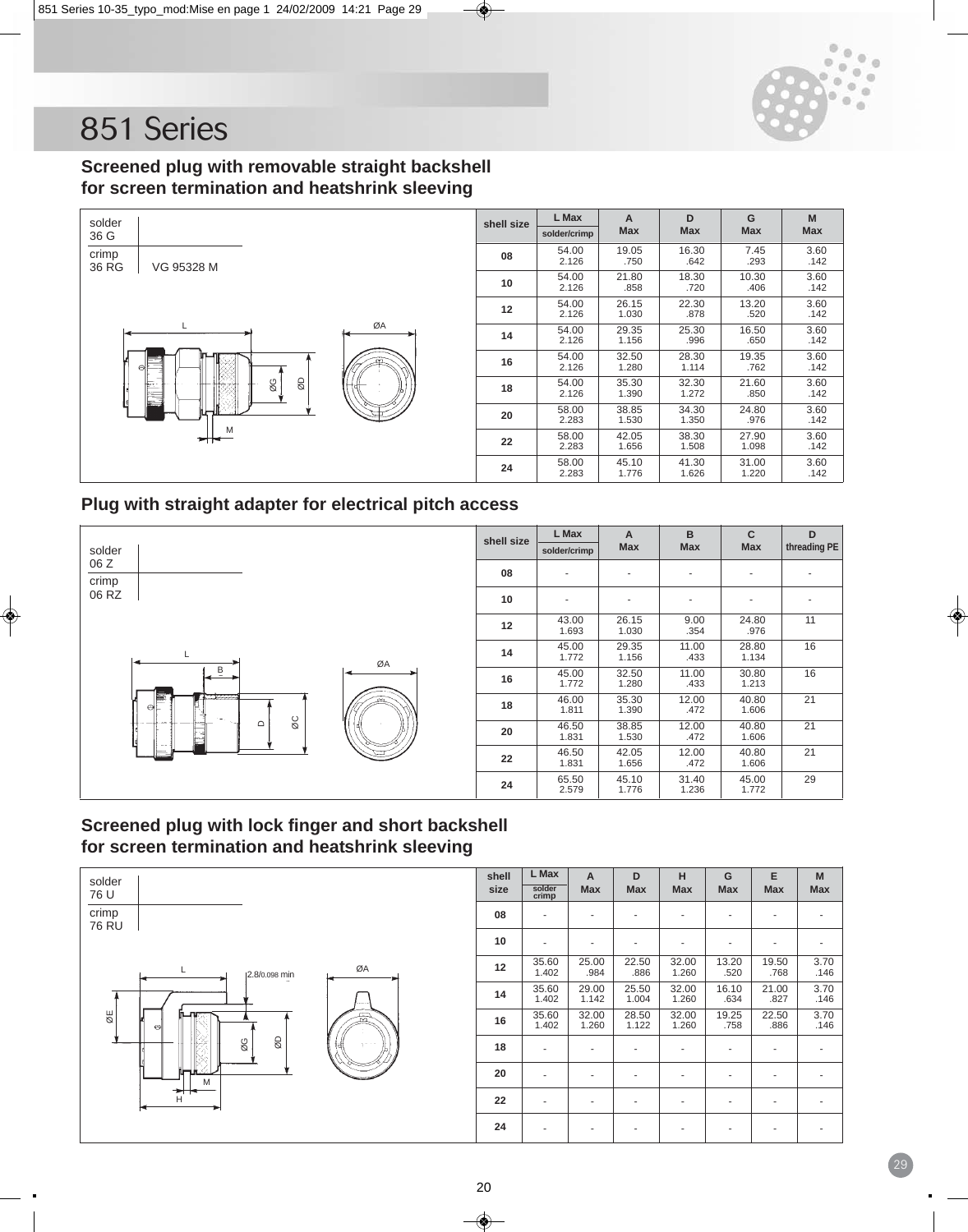![](_page_20_Picture_0.jpeg)

# **Hermetic connectors**

| square flange receptacle<br>HE 301 B 02 H<br>02H | shell<br>size | A              | c<br><b>Max</b> | D<br><b>Max</b> | E              | F             | G              | н<br><b>Max</b> | J            | M<br><b>Max</b> | N<br>Max     |
|--------------------------------------------------|---------------|----------------|-----------------|-----------------|----------------|---------------|----------------|-----------------|--------------|-----------------|--------------|
|                                                  | 08            | 12.03<br>.474  | 21.42<br>.843   | 27.09<br>1.067  | 15.09<br>.594  | 13.84<br>.545 | 14.27<br>.562  | 6.97<br>.274    | 3.13<br>.123 | 11.24<br>.443   | 1.67<br>.066 |
|                                                  | 10            | 15.01<br>.591  | 24.62<br>.969   | 31.87<br>1.255  | 18.26<br>.719  | 13.84<br>.545 | 17.06<br>.672  | 6.97<br>.274    | 3.13<br>.123 | 11.24<br>.443   | 1.67<br>.066 |
|                                                  | 12            | 19.07<br>.751  | 26.98<br>1.062  | 35.04<br>1.380  | 20.62<br>.812  | 13.84<br>.545 | 19.85<br>.781  | 6.97<br>.274    | 3.13<br>.123 | 11.24<br>.443   | 1.67<br>.066 |
| н<br>C<br>F                                      | 14            | 22.25<br>.876  | 29.36<br>1.156  | 38.22<br>1.505  | 23.00<br>.906  | 13.84<br>.545 | 23.00<br>.906  | 6.97<br>.274    | 3.13<br>.123 | 11.24<br>.443   | 1.67<br>.066 |
| l el                                             | 16            | 25.42<br>1.001 | 31.73<br>1.249  | 41.39<br>1.630  | 24.61<br>.969  | 13.84<br>.545 | 26.18<br>1.031 | 6.97<br>.274    | 3.13<br>.123 | 11.24<br>.443   | 1.67<br>.066 |
| ø<br>ØG<br>ш                                     | 18            | 28.60<br>1.126 | 34.12<br>1.343  | 44.57<br>1.755  | 26.97<br>1.062 | 13.84<br>.545 | 29.36<br>1.156 | 6.97<br>.274    | 3.13<br>.123 | 11.24<br>.443   | 1.67<br>.066 |
| E<br>ØD<br>4 Holes ØJ                            | 20            | 31.77<br>1.251 | 37.20<br>1.465  | 47.74<br>1.880  | 29.36<br>1.156 | 15.42<br>.607 | 31.74<br>1.250 | 6.99<br>.275    | 3.13<br>.123 | 12.00<br>.472   | 2.48<br>.098 |
|                                                  | 22            | 34.95<br>1.376 | 40.47<br>1.593  | 50.92<br>2.005  | 31.75<br>1.250 | 16.23<br>.639 | 34.92<br>1.375 | 6.99<br>.275    | 3.13<br>.123 | 12.00<br>.472   | 2.48<br>.098 |
|                                                  | 24            | 38.12<br>1.501 | 43.66<br>1.719  | 55.69<br>2.193  | 34.92<br>1.375 | 17.04<br>.671 | 38.10<br>1.500 | 6.19<br>.244    | 3.81<br>.150 | 12.81<br>.504   | 2.48<br>.098 |

![](_page_20_Figure_4.jpeg)

| solder fixing receptacle<br>HE 301 B 1 H | shell<br>size | A              | D<br><b>Max</b> | н<br><b>Max</b> | F             | G<br><b>Max</b> | M<br><b>Max</b> | $\mathsf{N}$<br>Max |
|------------------------------------------|---------------|----------------|-----------------|-----------------|---------------|-----------------|-----------------|---------------------|
| IH<br>MS 3113 H<br>VG 95328 G            | 08            | 12.03<br>.474  | 16.40<br>.646   | 8.19<br>.322    | 13.84<br>.545 | 14.27<br>.562   | 10.69<br>.421   | 0.76<br>.030        |
|                                          | 10            | 15.01<br>.591  | 19.40<br>.764   | 8.19<br>.322    | 13.84<br>.545 | 17.06<br>.672   | 10.69<br>.421   | 0.76<br>.030        |
|                                          | 12            | 19.07<br>.751  | 21.80<br>.858   | 8.19<br>.322    | 13.84<br>.545 | 19.83<br>.781   | 10.69<br>.421   | 0.76<br>.030        |
| F<br>ØD                                  | 14            | 22.25<br>.876  | 25.00<br>.984   | 8.19<br>.322    | 13.84<br>.545 | 23.00<br>.906   | 10.69<br>.421   | 0.76<br>.030        |
| $\circ$                                  | 16            | 25.42<br>1.001 | 28.10<br>1.106  | 8.19<br>.322    | 13.84<br>.545 | 26.18<br>1.031  | 10.69<br>.421   | 0.76<br>.030        |
| øΑ<br>$\infty$                           | 18            | 28.60<br>1.126 | 31.30<br>1.232  | 8.19<br>.322    | 13.84<br>.545 | 29.36<br>1.156  | 10.69<br>.421   | 0.76<br>.030        |
| M I N                                    | 20            | 31.77<br>1.251 | 33.70<br>1.327  | 8.16<br>.321    | 15.42<br>.607 | 31.74<br>1.250  | 12.32<br>.485   | 0.76<br>.030        |
|                                          | 22            | 34.95<br>1.376 | 36.90<br>1.453  | 8.16<br>.321    | 16.23<br>.639 | 34.92<br>1.375  | 12.32<br>.485   | 0.76<br>.030        |
|                                          | 24            | 38.12<br>1.501 | 40.10<br>1.579  | 7.36<br>.290    | 17.04<br>.671 | 38.10<br>1.500  | 13.12<br>.517   | 0.76<br>.030        |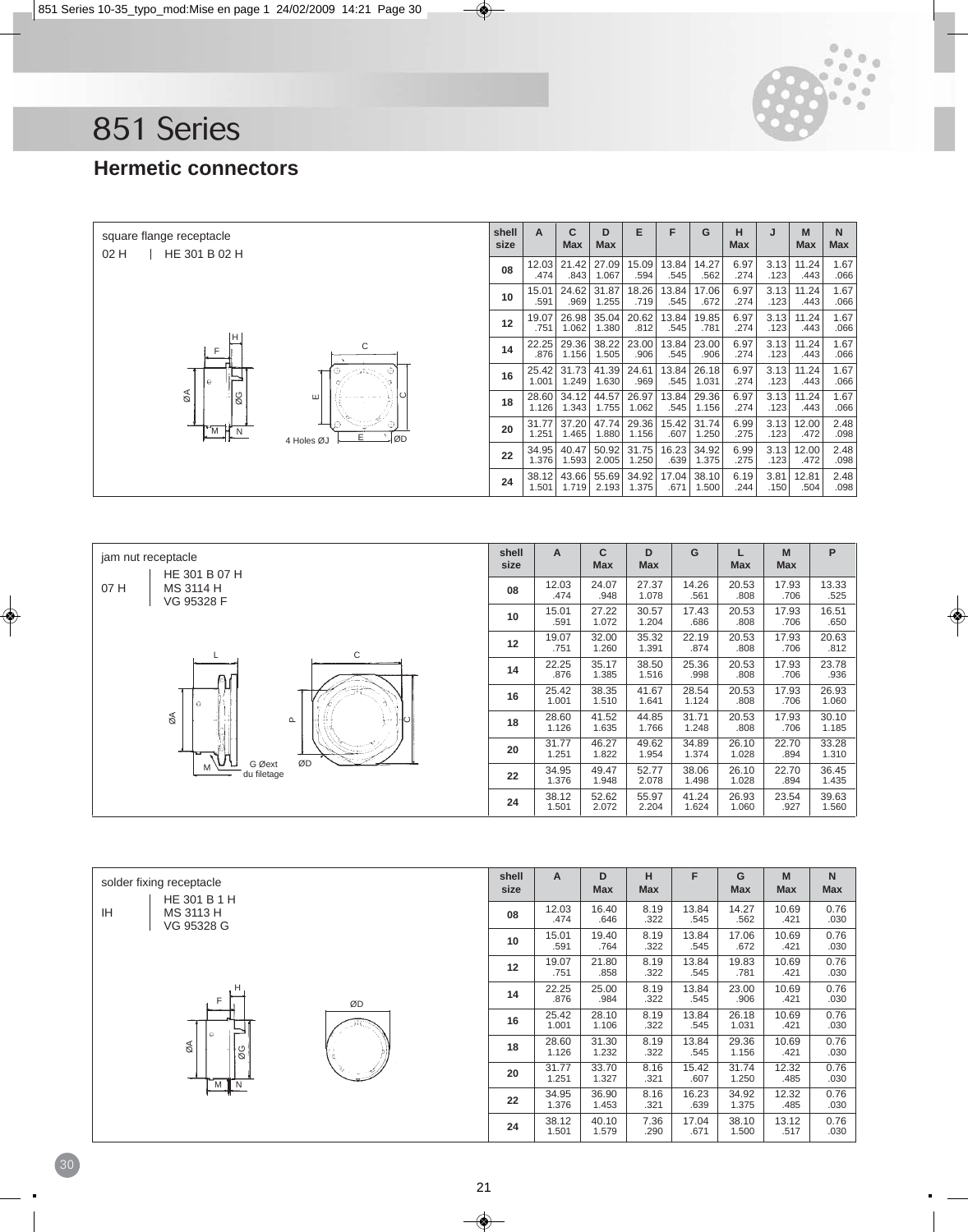![](_page_21_Picture_0.jpeg)

# **Wire wrap and straight spills connectors**

# **Square flange receptacle type 02 E**

![](_page_21_Figure_4.jpeg)

| shell<br>size | A     | B<br><b>Max</b> | C<br><b>Max</b> | ØD<br><b>Max</b> | E     | F<br><b>Max</b> | н<br>$+1,63/0$ | J    | L<br><b>Max</b> | T<br>$+1,25/0$ |
|---------------|-------|-----------------|-----------------|------------------|-------|-----------------|----------------|------|-----------------|----------------|
| 08            | 12.03 | 11.70           | 1.32            | 10.84            | 15.09 | 20.99           | 12.42          | 3.13 | 20.50           | 9.46           |
|               | .474  | .461            | .052            | .427             | .594  | .826            | .489           | .123 | .807            | .372           |
|               | 15.01 | 11.70           | 1.32            | 13.99            | 18.26 | 24.19           | 12.42          | 3.13 | 20.50           | 9.46           |
| 10            | .591  | .461            | .052            | .551             | .719  | .952            | .489           | .123 | .807            | .372           |
|               | 19.07 | 11.70           | 1.32            | 17.37            | 20.62 | 26.54           | 12.42          | 3.13 | 20.50           | 9.46           |
| 12            | .751  | .461            | .052            | .684             | .812  | 1.045           | .489           | .123 | .807            | .372           |
| 14            | 22.25 | 11.70           | 1.32            | 20.57            | 23.00 | 28.89           | 12.42          | 3.13 | 20.50           | 9.46           |
|               | .876  | .461            | .052            | .810             | .906  | 1.137           | .489           | .123 | .807            | .372           |
| 16            | 25.42 | 11.70           | 1.32            | 23.62            | 24.61 | 31.29           | 12.42          | 3.13 | 20.50           | 9.46           |
|               | 1.001 | .461            | .052            | .930             | .969  | 1.232           | .489           | .123 | .807            | .372           |
| 18            | 28.60 | 11.70           | 1.32            | 26.69            | 26.97 | 33.69           | 12.42          | 3.13 | 20.50           | 9.46           |
|               | 1.126 | .461            | .052            | 1.051            | 1.062 | 1.326           | .489           | .123 | .807            | .372           |
| 20            | 31.77 | 14.35           | 2.15            | 29.89            | 29.36 | 36.89           | 10.69          | 3.13 | 23.80           | 7.76           |
|               | 1.251 | .565            | .085            | 1.177            | 1.156 | 1.452           | .421           | .123 | .937            | .306           |
| 22            | 34.95 | 14.35           | 2.15            | 33.04            | 31.75 | 39.99           | 10.69          | 3.13 | 23.80           | 7.76           |
|               | 1.376 | .565            | .085            | 1.301            | 1.250 | 1.574           | .421           | .123 | .937            | .306           |
|               | 38.12 | 15.20           | 2.15            | 36.24            | 34.92 | 43.15           | 10.69          | 3.81 | 23.80           | 7.76           |
| 24            | 1.501 | .598            | .085            | 1.427            | 1.375 | 1.699           | .421           | .150 | .937            | .306           |

## **Jam nut receptacle type 07 A**

![](_page_21_Figure_7.jpeg)

| shell<br>size | A     | B<br><b>Max</b> | $\mathbf{C}$<br><b>Max</b> | F<br><b>Max</b> | н<br>$+1,63/0$ | L<br><b>Max</b> | P<br><b>Max</b> | S<br><b>Max</b> | T<br>$+1,25/0$ |
|---------------|-------|-----------------|----------------------------|-----------------|----------------|-----------------|-----------------|-----------------|----------------|
| 08            | 12.03 | 17.90           | 2.64                       | 26.94           | 12.42          | 20.64           | 19.29           | 23.94           | 9.46           |
|               | .474  | .705            | .104                       | 1.061           | .489           | .813            | .759            | .943            | .372           |
| 10            | 15.01 | 17.90           | 2.64                       | 30.14           | 12.42          | 20.64           | 22.38           | 26.95           | 9.46           |
|               | .591  | .705            | .104                       | 1.187           | .489           | .813            | .881            | 1.061           | .372           |
| 12            | 19.07 | 17.90           | 2.64                       | 34.94           | 12.42          | 20.64           | 27.13           | 31.74           | 9.46           |
|               | .751  | .705            | .104                       | 1.376           | .489           | .813            | 1.068           | 1.250           | .372           |
| 14            | 22.25 | 17.90           | 2.64                       | 38.04           | 12.42          | 20.64           | 30.33           | 34.94           | 9.46           |
|               | .876  | .705            | .104                       | 1.498           | .489           | .813            | 1.194           | 1.376           | .372           |
| 16            | 25.42 | 17.90           | 2.64                       | 41.26           | 12.42          | 20.64           | 33.48           | 38.24           | 9.46           |
|               | 1.001 | .705            | .104                       | 1.624           | .489           | .813            | 1.318           | 1.506           | .372           |
| 18            | 28.60 | 17.90           | 2.64                       | 44.44           | 12.42          | 20.64           | 36.68           | 41.34           | 9.46           |
|               | 1.126 | .705            | .104                       | 1.750           | .489           | .813            | 1.444           | 1.628           | .372           |
| 20            | 31.77 | 22.45           | 3.44                       | 49.14           | 8.64           | 25.99           | 39.83           | 46.04           | 8.49           |
|               | 1.251 | .884            | .135                       | 1.935           | .340           | 1.023           | 1.568           | 1.813           | .334           |
| 22            | 34.95 | 22.45           | 3.44                       | 52.24           | 8.64           | 25.99           | 43.03           | 49.24           | 8.49           |
|               | 1.376 | .884            | .135                       | 2.057           | .340           | 1.023           | 1.694           | 1.939           | .334           |
| 24            | 38.12 | 23.30           | 3.44                       | 55.54           | 7.79           | 26.84           | 46.18           | 52.74           | 7.79           |
|               | 1.501 | .917            | .135                       | 2.187           | .307           | 1.057           | 1.818           | 2.076           | .307           |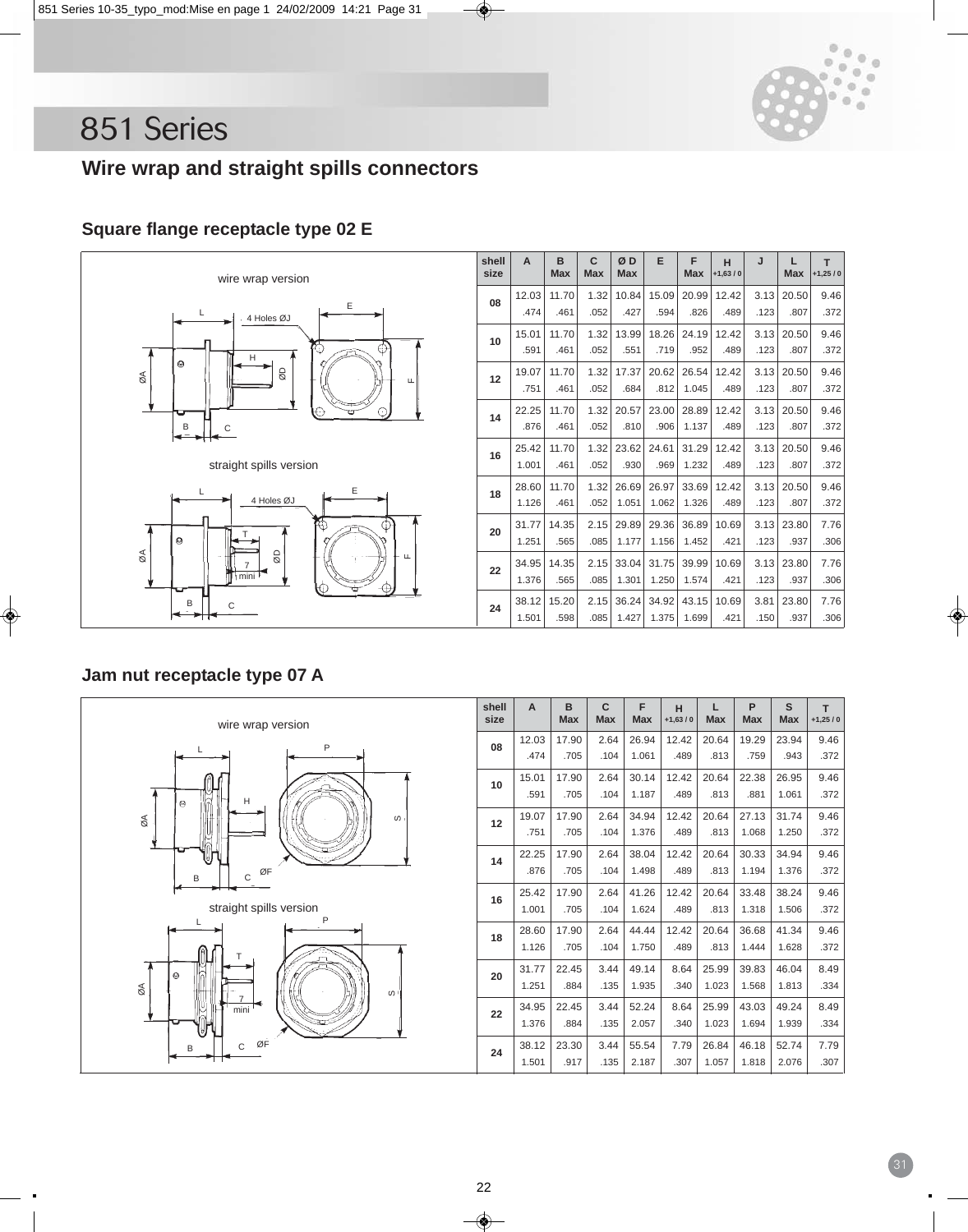![](_page_22_Picture_1.jpeg)

# **Caps**

# **Part numbers**

| basic series                |                 |    |    |    |    |    |    | 8500 |    | 05 | $\bullet\bullet\bullet$ | spe-<br>cifi- |
|-----------------------------|-----------------|----|----|----|----|----|----|------|----|----|-------------------------|---------------|
| shell size                  | 8               | 10 | 12 | 14 | 16 | 18 | 20 | 22   | 24 |    |                         |               |
| part numbers for receptacle | 02              | 03 | 04 | 05 | 27 | 06 | 07 | 08   | 09 |    |                         |               |
| part numbers for plug       | 10 <sup>°</sup> | 11 | 12 | 13 | 28 | 14 | 15 | 16   | 17 |    |                         |               |
|                             |                 |    |    |    |    |    |    |      |    |    |                         |               |

**cation for cap type and plating, see table below** 

### **Type and plating**

|                                                              |         | receptacle cap                     |                   |        | plug cap                  |                          |                          |        |
|--------------------------------------------------------------|---------|------------------------------------|-------------------|--------|---------------------------|--------------------------|--------------------------|--------|
| Cap type                                                     | cadmium | olive green olive green<br>cadmium | black<br>anodized | nickel | olive<br>green<br>cadmium | white<br>cadmium         | black<br>anodized        | nickel |
| cap with chain and ring                                      | D       | 02 D                               | 29 D              | 44 D   | D                         | 02D                      | 29 D                     | 44 D   |
| cap with nylon cord and ring                                 | B       | 02B                                | 29 B              | 44 B   | B                         | 02 B                     | 29 B                     | 44 B   |
| cap with nylon cord and washer (shell 10, 12, 14, 16 and 18) |         |                                    |                   | ٠      | E                         | ۰                        | $\overline{\phantom{a}}$ |        |
| cap with nylon cord and washer                               | н       |                                    | ۰                 | 44 H   | ÷                         | -                        | $\overline{\phantom{a}}$ |        |
| cap with chain and washer                                    | J       |                                    |                   | -      | -                         | -                        | $\overline{\phantom{a}}$ |        |
| cap 500hr salt spray                                         | JQ7     |                                    |                   |        |                           | -                        | $\overline{\phantom{a}}$ |        |
| Cap without chain                                            | M       |                                    |                   |        | M                         | $\overline{\phantom{a}}$ | ٠                        |        |

# **Caps for plug**

![](_page_22_Figure_10.jpeg)

![](_page_22_Figure_11.jpeg)

![](_page_22_Figure_12.jpeg)

| shell size        | ØA<br><b>Maxi</b> | B<br><b>Maxi</b> | C               | D               | E               | ØF            |
|-------------------|-------------------|------------------|-----------------|-----------------|-----------------|---------------|
| 08                | 16.80<br>.661     | 19.84<br>.781    | 132.00<br>5.197 | 128.00<br>5.039 |                 |               |
| 10                | 19.80<br>.780     | 19.84<br>.781    | 132.00<br>5.197 | 128.00<br>5.039 | 132.00<br>5.197 | 14.00<br>.551 |
| $12 \overline{ }$ | 23.90<br>.941     | 19.84<br>.781    | 148.00<br>5.827 | 140.00<br>5.512 | 148.00<br>5.827 | 17.60<br>.693 |
| 14                | 27.00<br>1.063    | 19.84<br>.781    | 148.00<br>5.827 | 140.00<br>5.512 | 148.00<br>5.827 | 20.80<br>.819 |
| 16                | 30.20<br>1.189    | 19.84<br>.781    | 148.00<br>5.827 | 140.00<br>5.512 | 148.00          | 25.60         |
| 18                | 33.40<br>1.315    | 19.84<br>.781    | 148.00<br>5.827 | 140.00<br>5.512 | 148.00          | 28.70         |
| 20                | 36.50<br>1.437    | 21.44<br>.844    | 168.00<br>6.614 | 153.00<br>6.024 |                 |               |
| 22                | 39.80<br>1.567    | 21.44<br>.844    | 168.00<br>6.614 | 153.00<br>6.024 |                 |               |
| 24                | 42.90<br>1.689    | 22.22<br>.875    | 168.00<br>6.614 | 153.00<br>6.024 |                 |               |

- consult us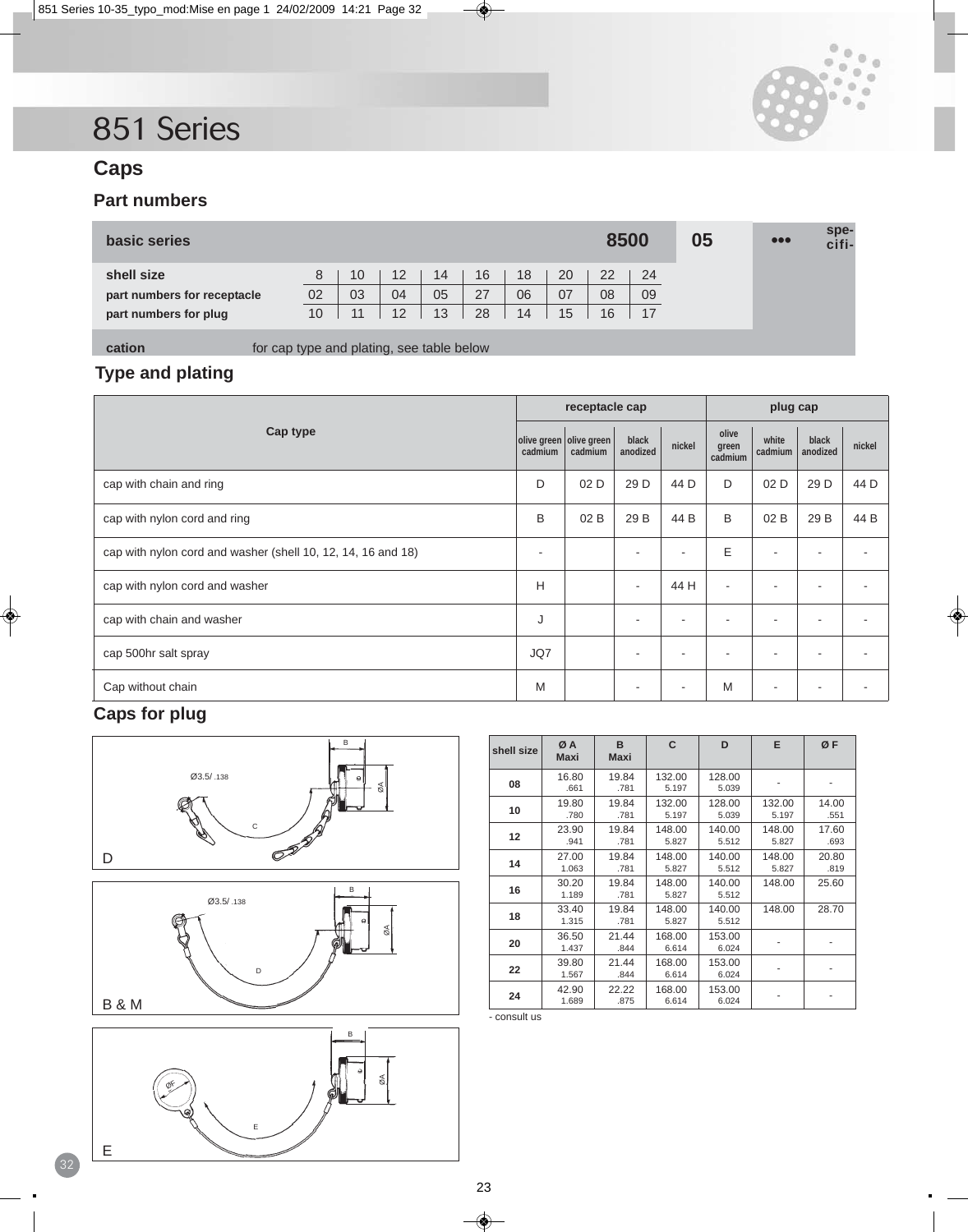![](_page_23_Picture_0.jpeg)

# **Caps for receptacle**

![](_page_23_Figure_3.jpeg)

![](_page_23_Figure_4.jpeg)

| shell<br>size | ØA<br><b>Max</b> | в<br><b>Max</b> | C      | D      | J<br><b>Max</b> | н      | K      |
|---------------|------------------|-----------------|--------|--------|-----------------|--------|--------|
| 08            | 19.00            | 21.44           | 84.00  | 77.00  | 14.80           | 80.00  | 84.00  |
|               | .748             | .844            | 3.307  | 3.031  | .583            | 3.150  | 3.307  |
| 10            | 21.80            | 21.44           | 84.00  | 77.00  | 17.90           | 80.00  | 84.00  |
|               | .858             | .844            | 3.307  | 3.031  | .705            | 3.150  | 3.307  |
|               | 26.10            | 21.44           | 100.00 | 89.00  | 22.70           | 90.00  | 100.00 |
| 12            | 1.028            | .844            | 3.937  | 3.504  | .894            | 3.543  | 3.937  |
|               | 29.30            | 21.44           | 100.00 | 89.00  | 25.90           | 90.00  | 100.00 |
| 14            | 1.154            | .844            | 3.937  | 3.504  | 1.020           | 3.543  | 3.937  |
|               | 32.50            | 21.44           | 100.00 | 89.00  | 29.00           | 90.00  | 100.00 |
| 16            | 1.280            | .844            | 3.937  | 3.504  | 1.142           | 3.543  | 3.937  |
|               | 35.30            | 21.44           | 100.00 | 89.00  | 32.20           | 90.00  | 100.00 |
| 18            | 1.390            | .844            | 3.937  | 3.504  | 1.268           | 3.543  | 3.937  |
|               | 38.80            | 21.44           | 116.00 | 102.00 | 35.40           | 110.00 | 116.00 |
| 20            | 1.528            | .844            | 4.567  | 4.016  | 1.394           | 4.331  | 4.567  |
|               | 42.00            | 21.44           | 116.00 | 102.00 | 38.60           | 110.00 | 116.00 |
| 22            | 1.654            | .844            | 4.567  | 4.016  | 1.520           | 4.331  | 4.567  |
|               | 45.10            | 22.22           | 116.00 | 102.00 | 41.70           | 110.00 | 116.00 |
| 24            | 1.776            | .875            | 4.567  | 4.016  | 1.642           | 4.331  | 4.567  |

![](_page_23_Figure_6.jpeg)

## **Tools Crimping pliers**

|               | wire size                    |                      | part numbers                                         |                                                      |  |  |  |  |  |
|---------------|------------------------------|----------------------|------------------------------------------------------|------------------------------------------------------|--|--|--|--|--|
| contact sizes | mm <sup>2</sup>              | <b>AWG</b>           | crimping tool                                        | locator                                              |  |  |  |  |  |
| 20            | 0.93<br>0,60<br>0,38<br>0,21 | 18<br>20<br>22<br>24 | 8476-01 (M 22520 / 2-01)<br>(M 22520 / 1-01)<br>8365 | 8476-02 (M 22520 / 2-02)<br>8365-02 (M 22520 / 1-02) |  |  |  |  |  |
| 16            | 1,91<br>1,34<br>0,93         | 14<br>16<br>18       | (M 22520 / 1-01)<br>8365                             | 8365-02 (M 22520 / 1-02)                             |  |  |  |  |  |

# **Insertion and extraction tools**

|                                   | contact size | part numbers                       |                                                                            |  |  |  |  |  |
|-----------------------------------|--------------|------------------------------------|----------------------------------------------------------------------------|--|--|--|--|--|
| contact type                      |              | insertion tools                    | extraction tools                                                           |  |  |  |  |  |
|                                   | 20           | 8500-29 B *                        | 8500-36 A                                                                  |  |  |  |  |  |
| crimp                             | 16           | 8500-39                            | 8500-38 A                                                                  |  |  |  |  |  |
|                                   | 20           | 8500-31                            | 8500-31                                                                    |  |  |  |  |  |
| for wire wrap                     | 16           | 8500-39<br>or<br>8500-37           | 8500-37                                                                    |  |  |  |  |  |
| Square tube for tool: - 8500-36 A | - 8500-38 A  | PN: 8500-1163<br>PN: 8500-1486 021 | * Except 8-2, 8-3, 8-4, 12-14 contact layouts :<br>insertion tool 8500-93B |  |  |  |  |  |

# **Filler plug**

| contact size | part numbers               | colour | profile |
|--------------|----------------------------|--------|---------|
| 20           | 8500-4144                  | grey   |         |
| 16           | 8500-479                   | blue   |         |
| 20           | 8500-4144 A (MS 3187 A 20) | red    |         |
| 16           | 8500-4267 (MS 3187-16)     | blue   |         |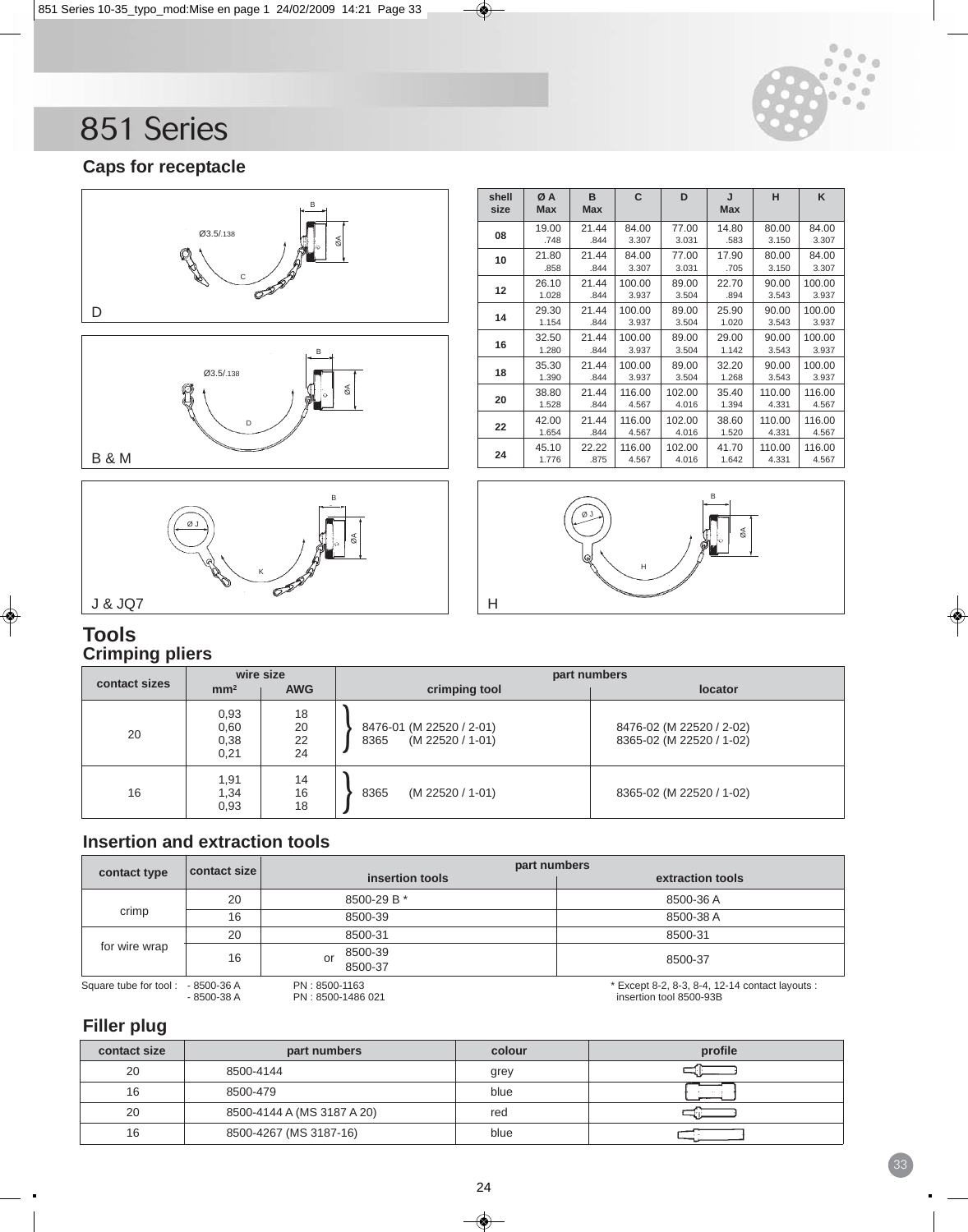![](_page_24_Picture_1.jpeg)

# **Panel cut-out**

![](_page_24_Figure_3.jpeg)

#### **Dummy receptacle**

![](_page_24_Figure_6.jpeg)

| <b>Plastic protective</b>    |  |
|------------------------------|--|
| caps for receptacle and plug |  |

![](_page_24_Picture_8.jpeg)

#### **Gaskets**

| <b>Shell</b><br>gaskets for square flange receptacle |          |           | gaskets for jam nut receptacle |                                  |  |
|------------------------------------------------------|----------|-----------|--------------------------------|----------------------------------|--|
| size                                                 | neoprene | fairprene | neoprene                       | vitton (for hermetic receptacle) |  |
| 8                                                    | 8500-275 | 8500-4164 | 3330102                        | 3330675                          |  |
| 10                                                   | 8500-276 | 8500-4165 | 3330103                        | 3330670                          |  |
| 12                                                   | 8500-277 | 8500-4166 | 3330104                        | 3330671                          |  |
| 14                                                   | 8500-278 | 8500-4167 | 3330105                        | 3330672                          |  |
| 16                                                   | 8500-283 | 8500-4168 | 3330106                        | 3331048                          |  |
| 18                                                   | 8500-279 | 8500-4169 | 3330107                        | 3331049                          |  |
| 20                                                   | 8500-280 | 8500-4170 | 3330108                        | 3331050                          |  |
| 22                                                   | 8500-281 | 8500-4171 | 3330109                        | 3331051                          |  |
| 24                                                   | 8500-282 | 8500-4172 | 3330110                        | 3331052                          |  |
|                                                      |          |           |                                |                                  |  |

| shell | A              | B              | C              | E              | J            | N            |              | P              | X            |
|-------|----------------|----------------|----------------|----------------|--------------|--------------|--------------|----------------|--------------|
| size  |                |                |                |                |              | min          | <b>Max</b>   |                | min          |
| 08    | 15.55<br>.612  | 14.60<br>.575  | 14.70<br>.579  | 15.10<br>.594  | 3.15<br>.124 | 1.57<br>.062 | 3.17<br>.125 | 13.75<br>.541  | 2.90<br>.114 |
| 10    | 18.80<br>.740  | 17.75<br>.699  | 17.50<br>.689  | 18.26<br>.719  | 3.15<br>.124 | 1.57<br>.062 | 3.17<br>.125 | 16.95<br>.667  | 2.90<br>.114 |
| 12    | 22.15<br>.872  | 22.50<br>.886  | 20.20<br>.795  | 20.62<br>.812  | 3.15<br>.124 | 1.57<br>.062 | 3.17<br>.125 | 21.50<br>.846  | 2.90<br>.114 |
| 14    | 25.30<br>.996  | 25.70<br>1.012 | 23.40<br>.921  | 23.00<br>.906  | 3.15<br>.124 | 1.57<br>.062 | 3.17<br>.125 | 24.20<br>.953  | 2.90<br>.114 |
| 16    | 28.45<br>1.120 | 28.85<br>1.136 | 26.60<br>1.047 | 24.60<br>.969  | 3.15<br>.124 | 1.57<br>.062 | 3.17<br>.125 | 27.35<br>1.077 | 2.90<br>.114 |
| 18    | 31.65<br>1.246 | 32.05<br>1.262 | 29.80<br>1.173 | 26.97<br>1.062 | 3.15<br>.124 | 1.57<br>.062 | 3.17<br>.125 | 30.55<br>1.203 | 2.90<br>.114 |
| 20    | 34.80<br>1.370 | 35.20<br>1.386 | 32.10<br>1.264 | 29.36<br>1.156 | 3.15<br>.124 | 1.57<br>.062 | 6.35<br>.250 | 33.70<br>1.327 | 5.50<br>.217 |
| 22    | 38.00<br>1.496 | 38.40<br>1.512 | 35.30<br>1.390 | 31.75<br>1.250 | 3.15<br>.124 | 1.57<br>.062 | 6.35<br>.250 | 36.90<br>1.453 | 5.50<br>.217 |
| 24    | 41.20<br>1.622 | 41.55<br>1.636 | 38.40<br>1.512 | 34.92<br>1.375 | 3.73<br>.147 | 1.57<br>.062 | 6.35<br>.250 | 40.05<br>1.577 | 5.50<br>.217 |

| <b>Shell</b><br>size | Part<br><b>Number</b> | A              | C<br><b>Max</b> | E              | J            | M<br><b>Max</b> | N<br><b>Max</b> |
|----------------------|-----------------------|----------------|-----------------|----------------|--------------|-----------------|-----------------|
| 08                   | $8500 - 18$           | 12.03<br>.474  | 20.99<br>.826   | 15.09<br>.594  | 3.13<br>.123 | 11.70<br>.461   | 1.32<br>.052    |
| 10                   | $8500 - 19$           | 15.01<br>.591  | 24.19<br>.952   | 18.26<br>.719  | 3.13<br>.123 | 11.70<br>.461   | 1.32<br>.052    |
| 12                   | $8500 - 20$           | 19.07<br>.751  | 26.54<br>1.045  | 20.62<br>.812  | 3.13<br>.123 | 11.70<br>.461   | 1.32<br>.052    |
| 14                   | $8500 - 21$           | 22.25<br>.876  | 28.89<br>1.137  | 23.00<br>.906  | 3.13<br>.123 | 11.70<br>.461   | 1.32<br>.052    |
| 16                   | $8500 - 26$           | 25.42<br>1.001 | 31.29<br>1.232  | 24.61<br>.969  | 3.13<br>.123 | 11.70<br>.461   | 1.32<br>.052    |
| 18                   | $8500 - 22$           | 28.60<br>1.126 | 33.69<br>1.326  | 26.97<br>1.062 | 3.13<br>.123 | 11.70<br>.461   | 1.32<br>.052    |
| 20                   | $8500 - 23$           | 31.77<br>1.251 | 36.89<br>1.452  | 29.36<br>1.156 | 3.13<br>.123 | 14.35<br>.565   | 2.15<br>.085    |
| 22                   | $8500 - 24$           | 34.95<br>1.376 | 39.99<br>1.574  | 31.75<br>1.250 | 3.13<br>.123 | 14.35<br>.565   | 2.15<br>.085    |
| 24                   | $8500 - 25$           | 38.12<br>1.501 | 43.15<br>1.699  | 34.92<br>1.375 | 3.81<br>.150 | 15.20<br>.598   | 2.15<br>.085    |

| <b>Shell size</b> | caps for receptacle | caps for plug |
|-------------------|---------------------|---------------|
| 08                | 8500-5585A          | 8500-5594     |
| 10                | 8500-5586A          | 8500-5595     |
| 12                | 8500-5587A          | 8500-5596     |
| 14                | 8500-5588A          | 8500-5597     |
| 16                | 8500-5589A          | 8500-5598     |
| 18                | 8500-5590A          | 8500-5599     |
| 20                | 8500-5591A          | 8500-5600     |
| 22                | 8500-5592A          | 8500-5601     |
| 24                | 8500-5593A          | 8500-5602     |